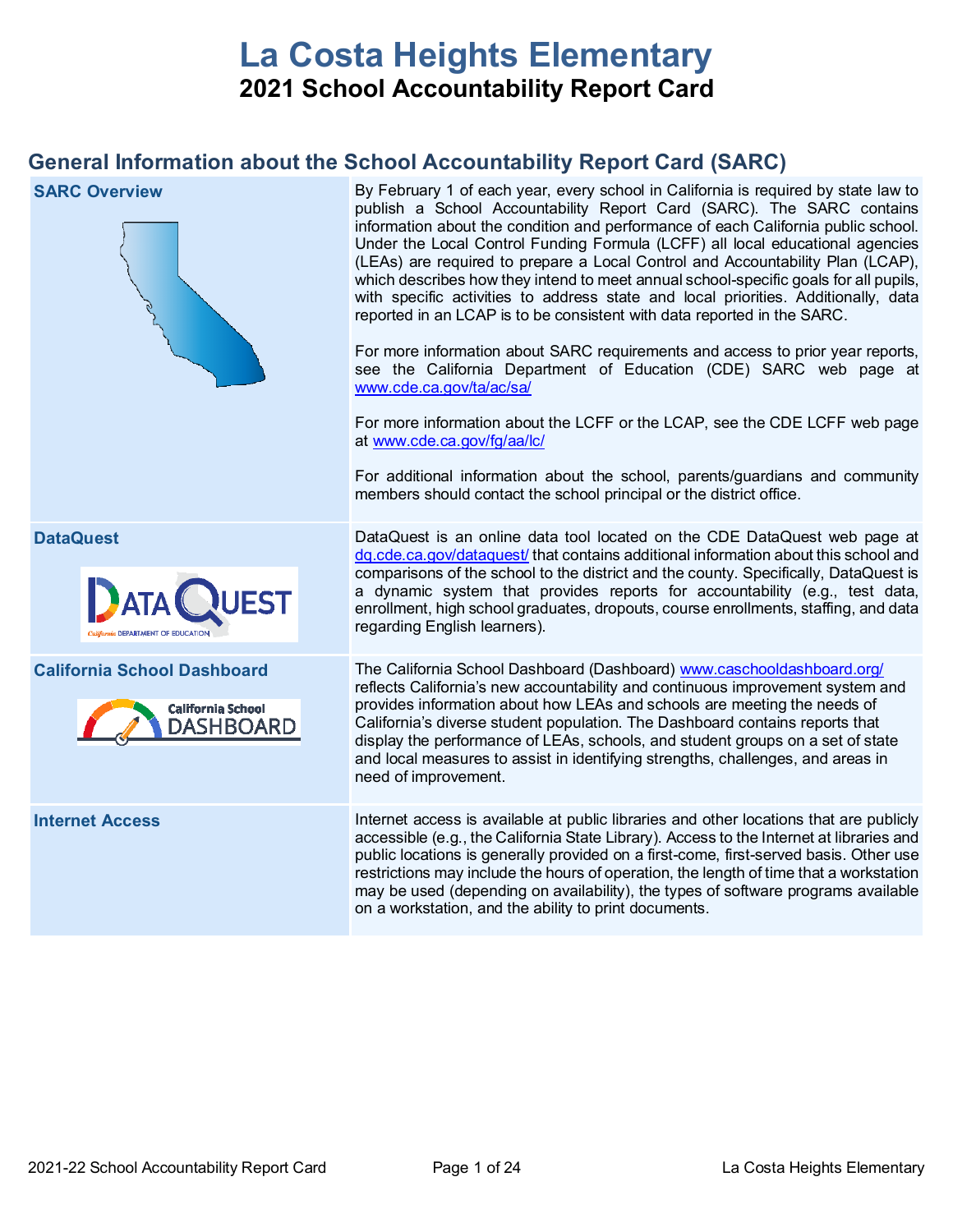## **2021-22 School Contact Information**

| <b>School Name</b>                                 | La Costa Heights Elementary      |  |  |  |
|----------------------------------------------------|----------------------------------|--|--|--|
| <b>Street</b>                                      | 3035 Levante St.                 |  |  |  |
| City, State, Zip                                   | Carlsbad, CA 92009-8331          |  |  |  |
| <b>Phone Number</b>                                | (760) 944-4375                   |  |  |  |
| <b>Principal</b>                                   | Christie Kay                     |  |  |  |
| <b>Email Address</b>                               | christie.kay@eusd.net            |  |  |  |
| <b>School Website</b>                              | https://lacostaheights.eusd.net/ |  |  |  |
| County-District-School (CDS) Code 37 68080 6106132 |                                  |  |  |  |

| <b>2021-22 District Contact Information</b> |                                                         |  |  |  |
|---------------------------------------------|---------------------------------------------------------|--|--|--|
| <b>District Name</b>                        | <b>Encinitas Union Elementary School District</b>       |  |  |  |
| <b>Phone Number</b>                         | 760.944.4300                                            |  |  |  |
| Superintendent                              | Andrée Grey                                             |  |  |  |
| <b>Email Address</b>                        | Andrée.Grey@eusd.net                                    |  |  |  |
| <b>District Website Address</b>             | https://www.eusd.net/our-district/school-accountability |  |  |  |

#### **2021-22 School Overview**

La Costa Heights Elementary is located in northern San Diego County in the city of Carlsbad. We are one of nine elementary schools in the Encinitas Union School District. La Costa Heights Elementary School is a Leader in Me Lighthouse School, 2020 Civic Award of Excellence, 2019 Civic Award of Distinction, 2018 Civic Award of Merit, 2016 California Gold Ribbon School and 2014 California Distinguished School serving approximately 650 students in grades kindergarten through six.

We offer a full academic program for our students. At La Costa Heights we believe all students are leaders and live by our mission: Inspiring learners, empowering leaders. Our rigorous curriculum and enrichment opportunities sustain us in fulfilling this mission. The school has developed educational programs designed to provide the skills and tools necessary for students to explore their creativity while developing a strong educational base in an ever changing global society. Children explore and demonstrate their abilities through challenging academic activities as well as creative art, music, PE, multimedia, and drama experiences. The teachers and staff are dedicated to ensuring the academic success of every student and providing a safe and productive learning experience.

The dedication of La Costa Heights Elementary School's staff, parents, and community to their students has resulted in the school's proud successes. Parents and staff partner together to support the success of each student. Our parents are also active participants at La Costa Heights through a variety of volunteer opportunities. Our successes are a credit to all members of our community coming together to support our students.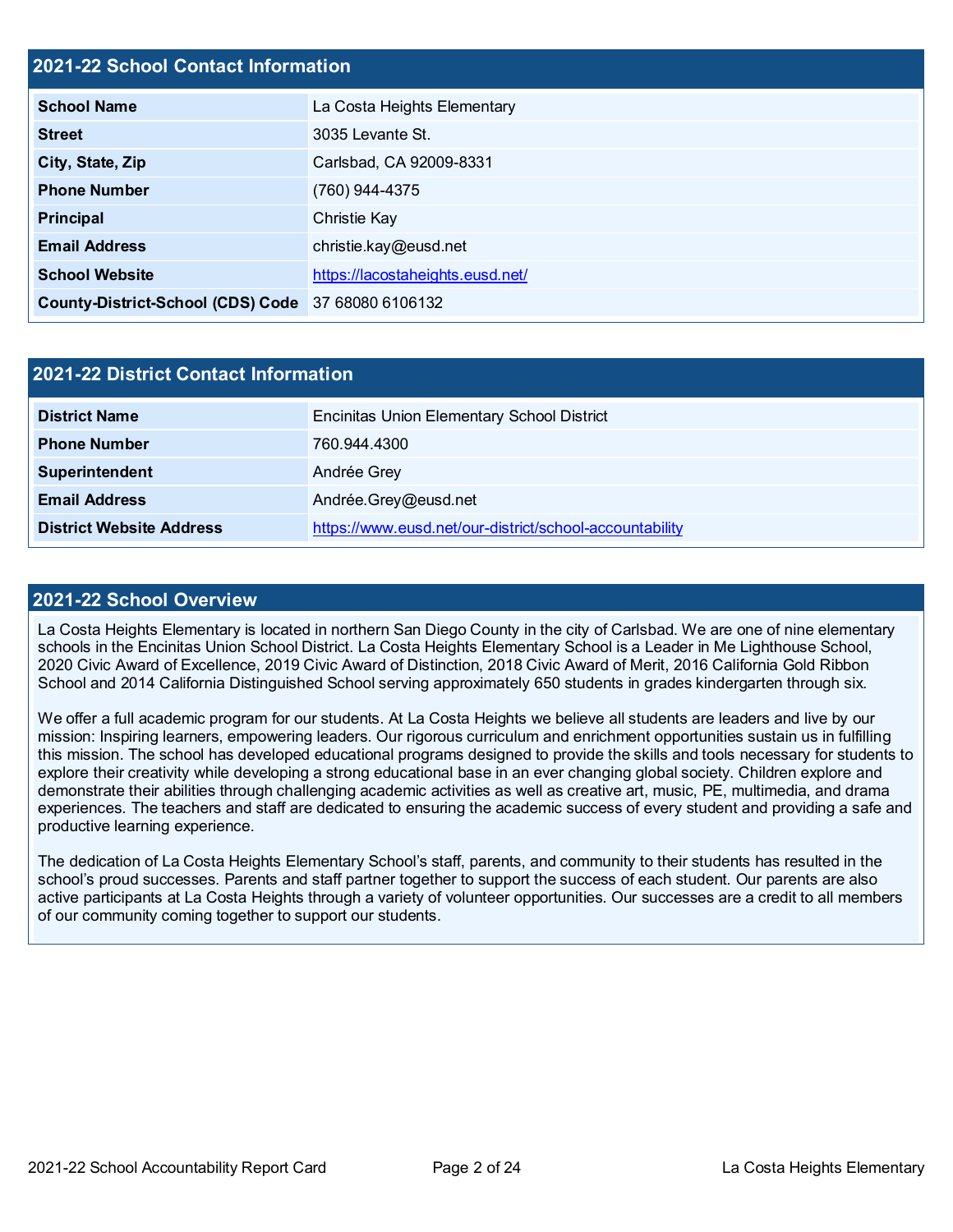## **About this School**

| 2020-21 Student Enrollment by Grade Level |                           |  |  |  |
|-------------------------------------------|---------------------------|--|--|--|
| <b>Grade Level</b>                        | <b>Number of Students</b> |  |  |  |
| Kindergarten                              | 75                        |  |  |  |
| Grade 1                                   | 84                        |  |  |  |
| Grade 2                                   | 76                        |  |  |  |
| Grade 3                                   | 95                        |  |  |  |
| Grade 4                                   | 93                        |  |  |  |
| Grade 5                                   | 87                        |  |  |  |
| Grade 6                                   | 89                        |  |  |  |
| <b>Total Enrollment</b>                   | 599                       |  |  |  |

## **2020-21 Student Enrollment by Student Group**

| <b>Student Group</b>                   | <b>Percent of Total Enrollment</b> |
|----------------------------------------|------------------------------------|
| Female                                 | 44.4                               |
| <b>Male</b>                            | 55.6                               |
| American Indian or Alaska Native       | 0.2                                |
| Asian                                  | 5.8                                |
| <b>Black or African American</b>       | 0.8                                |
| <b>Filipino</b>                        | 2.3                                |
| <b>Hispanic or Latino</b>              | 15                                 |
| <b>Two or More Races</b>               | $\overline{4}$                     |
| <b>White</b>                           | 69.8                               |
| <b>English Learners</b>                | 3.2                                |
| <b>Homeless</b>                        | 0.5                                |
| <b>Socioeconomically Disadvantaged</b> | 9.7                                |
| <b>Students with Disabilities</b>      | 14                                 |

## **A. Conditions of Learning State Priority: Basic**

The SARC provides the following information relevant to the State priority: Basic (Priority 1):

- Degree to which teachers are appropriately assigned and fully credentialed in the subject area and for the pupils they are teaching;
- Pupils have access to standards-aligned instructional materials; and
- School facilities are maintained in good repair

Note: For more information refer to the Updated Teacher Equity Definitions web page at<https://www.cde.ca.gov/pd/ee/teacherequitydefinitions.asp>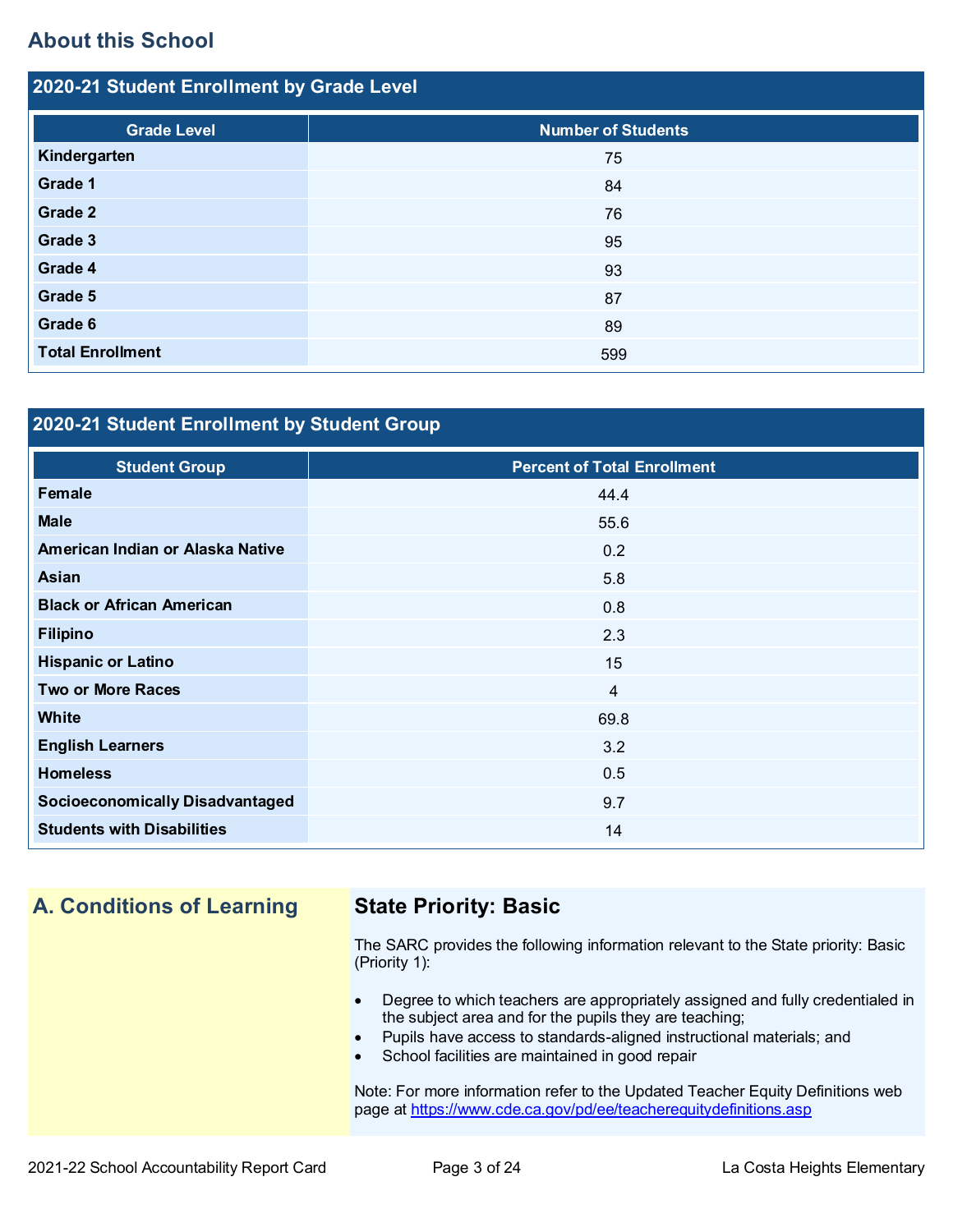| 2019-20 Teacher Preparation and Placement                                                       |         |  |  |  |
|-------------------------------------------------------------------------------------------------|---------|--|--|--|
| <b>Authorization/Assignment</b>                                                                 | 2019-20 |  |  |  |
| Fully (Preliminary or Clear) Credentialed for Subject and Student Placement (properly assigned) |         |  |  |  |
| <b>Intern Credential Holders Properly Assigned</b>                                              |         |  |  |  |
| Teachers Without Credentials and Misassignments ("ineffective" under ESSA)                      |         |  |  |  |
| Credentialed Teachers Assigned Out-of-Field ("out-of-field" under ESSA)                         |         |  |  |  |
| <b>Unknown</b>                                                                                  |         |  |  |  |
| <b>Total Teaching Positions</b>                                                                 |         |  |  |  |

Note: The data in this table is based on Full Time Equivalent (FTE) status. One FTE equals one staff member working full time; one FTE could also represent two staff members who each work 50 percent of full time. Additionally, an assignment is defined as a position that an educator is assigned to based on setting, subject, and grade level. An authorization is defined as the services that an educator is authorized to provide to students.

# **2019-20 Teachers Without Credentials and Misassignments (considered "ineffective" under ESSA)**

| Authorization/Assignment                                     | 2019-20 |
|--------------------------------------------------------------|---------|
| <b>Permits and Waivers</b>                                   |         |
| <b>Misassignments</b>                                        |         |
| <b>Vacant Positions</b>                                      |         |
| <b>Total Teachers Without Credentials and Misassignments</b> |         |

## **2019-20 Credentialed Teachers Assigned Out-of-Field (considered "out-of-field" under ESSA)**

| <b>Indicator</b>                                       | 2019-20 |
|--------------------------------------------------------|---------|
| Credentialed Teachers Authorized on a Permit or Waiver |         |
| <b>Local Assignment Options</b>                        |         |
| <b>Total Out-of-Field Teachers</b>                     |         |

## **2019-20 Class Assignments**

| <b>Indicator</b>                                                                                                                                    | 2019-20 |
|-----------------------------------------------------------------------------------------------------------------------------------------------------|---------|
| <b>Misassignments for English Learners</b><br>(a percentage of all the classes with English learners taught by teachers that are misassigned)       |         |
| No credential, permit or authorization to teach<br>(a percentage of all the classes taught by teachers with no record of an authorization to teach) |         |

| 2021-22 Quality, Currency, Availability of Textbooks and Other Instructional Materials |  |  |  |  |  |  |
|----------------------------------------------------------------------------------------|--|--|--|--|--|--|
| Year and month in which the data were collected<br>September, 2021                     |  |  |  |  |  |  |
|                                                                                        |  |  |  |  |  |  |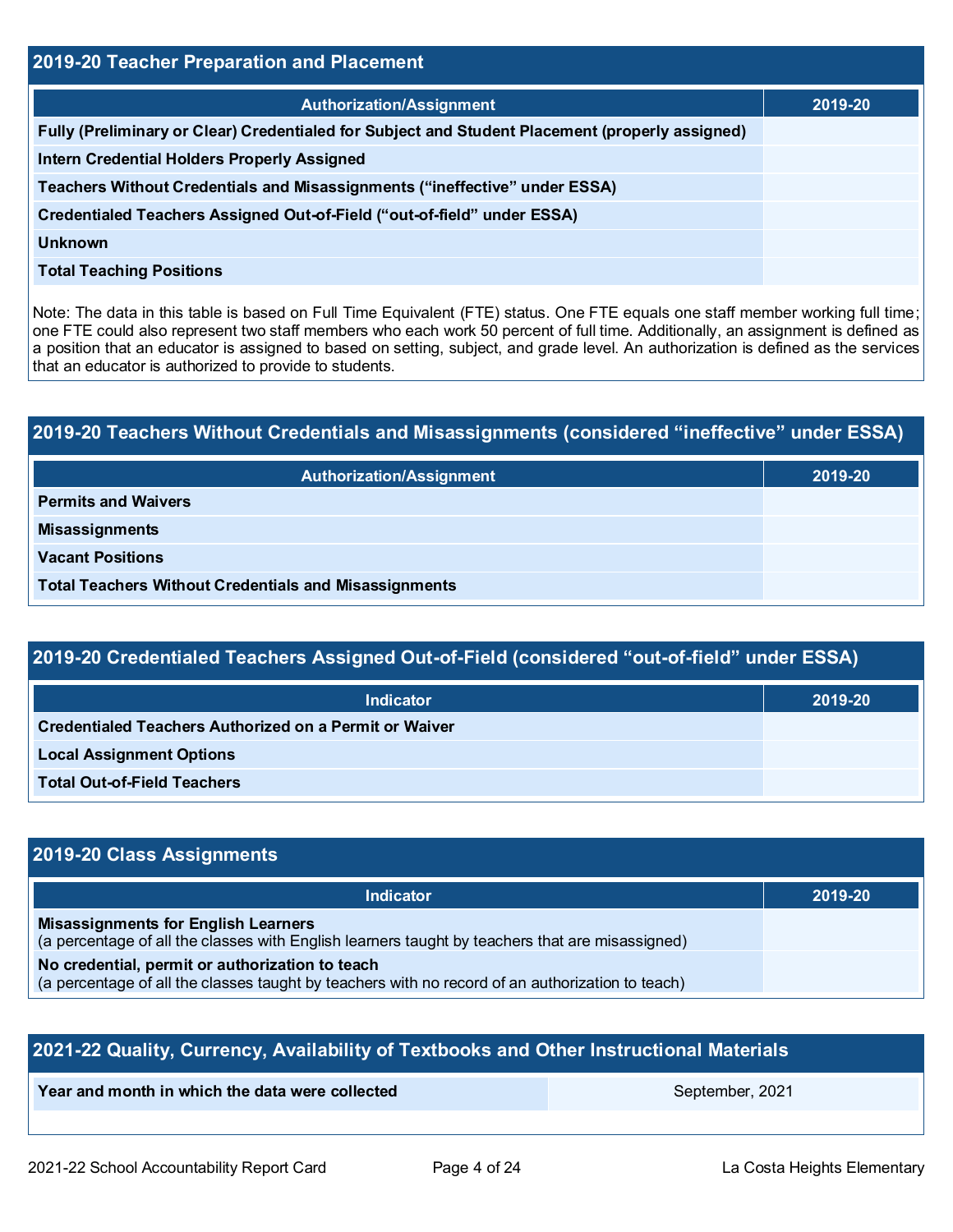| <b>Subject</b>                | Textbooks and Other Instructional Materials/year of<br><b>Adoption</b> | <b>From</b><br><b>Most</b><br><b>Recent</b><br><b>Adoption</b> | <b>Percent</b><br><b>Students</b><br><b>Lacking Own</b><br><b>Assigned</b><br>Copy |
|-------------------------------|------------------------------------------------------------------------|----------------------------------------------------------------|------------------------------------------------------------------------------------|
| <b>Reading/Language Arts</b>  | National Geographic/2017                                               | Yes                                                            | $\mathbf 0$                                                                        |
| <b>Mathematics</b>            | Scott Foresman-Addison Wesley/2009                                     | Yes                                                            | $\Omega$                                                                           |
| <b>Science</b>                | Houghton Mifflin/2007                                                  | Yes                                                            | $\mathbf{0}$                                                                       |
| <b>History-Social Science</b> | Harcourt/2006                                                          | Yes                                                            | 0                                                                                  |

## **School Facility Conditions and Planned Improvements**

La Costa Heights Elementary School provides a safe, clean environment for students, staff, and volunteers. School facilities were built in 1987, and currently include a multipurpose room, staff lounge, permanent classrooms in four buildings, playground, and media center. We also have modular buildings with 12 classrooms utilized for classrooms and enrichment spaces. In 2020 a new playground was installed in the kindergarten area. New landscaping has been recently also added to the parking lot median and the garden spaces around the school. Beautification projects such as painted and tile murals enhance the campus. In 2016 new student furniture was purchased and solar panels were installed at La Costa Heights.

District maintenance supervisors are proactive and conduct inspections at school sites on a continual basis. Repairs necessary to keep the school in good repair and working order are completed in a timely manner. A work order process is used to ensure efficient service and that emergency repairs are given the highest priority. District maintenance has indicated that 100% of all toilets on school grounds are in working order. Bathrooms are available in designated classrooms to accommodate students with special needs.

#### **Year and month of the most recent FIT report** February 2021

| <b>System Inspected</b>                                                | Rate<br>Good <sub>1</sub> | <b>Rate</b><br>Fair | Rate<br>Poor | <b>Repair Needed and Action Taken or Planned</b>  |
|------------------------------------------------------------------------|---------------------------|---------------------|--------------|---------------------------------------------------|
| <b>Systems:</b><br>Gas Leaks, Mechanical/HVAC, Sewer                   | X                         |                     |              |                                                   |
| Interior:<br>Interior Surfaces                                         |                           | $\times$            |              | Stained ceiling tiles from previous water damage  |
| <b>Cleanliness:</b><br>Overall Cleanliness, Pest/Vermin Infestation    | X                         |                     |              |                                                   |
| <b>Electrical</b>                                                      | $\times$                  |                     |              |                                                   |
| <b>Restrooms/Fountains:</b><br>Restrooms, Sinks/ Fountains             | $\times$                  |                     |              |                                                   |
| Safety:<br>Fire Safety, Hazardous Materials                            | $\times$                  |                     |              |                                                   |
| Structural:<br>Structural Damage, Roofs                                | $\times$                  |                     |              | Sections of roofing membrane with some<br>wearing |
| External:<br>Playground/School Grounds, Windows/<br>Doors/Gates/Fences | $\times$                  |                     |              |                                                   |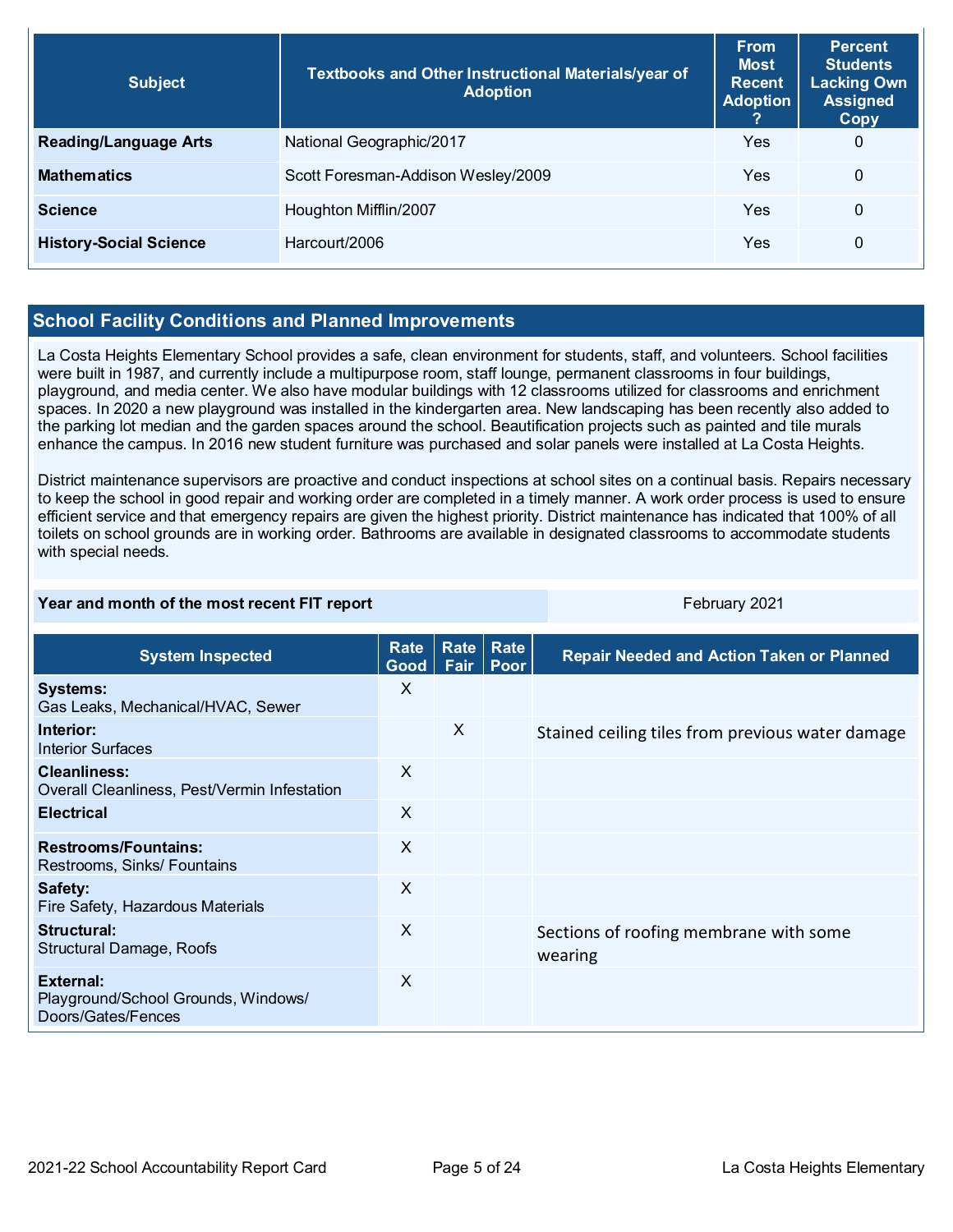| <b>Overall Facility Rate</b> |      |      |      |
|------------------------------|------|------|------|
| <b>Exemplary</b>             | Good | Fair | Poor |
|                              |      |      |      |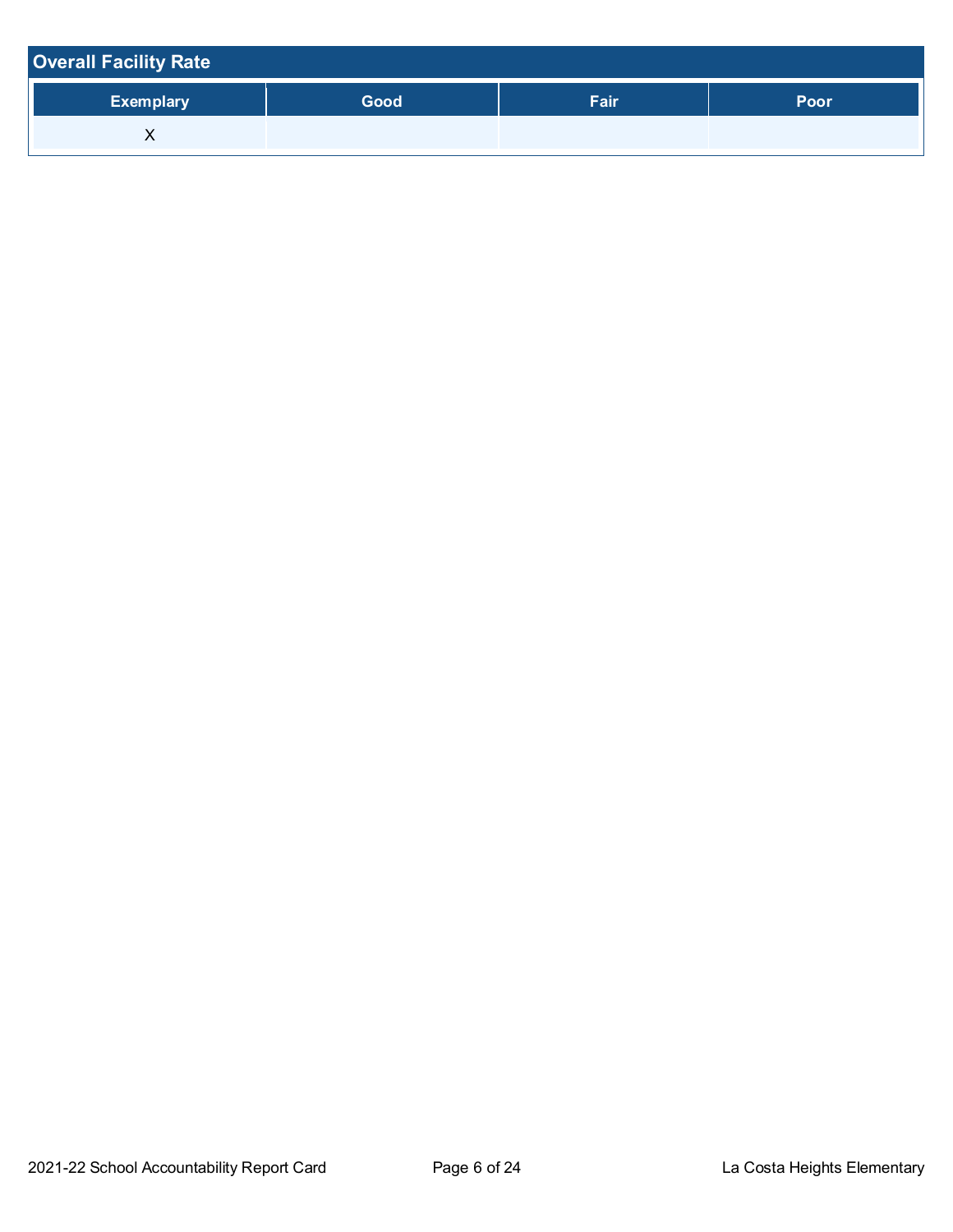## **B. Pupil Outcomes State Priority: Pupil Achievement**

The SARC provides the following information relevant to the State priority: Pupil Achievement (Priority 4):

#### **Statewide Assessments**

(i.e., California Assessment of Student Performance and Progress [CAASPP] System includes the Smarter Balanced Summative Assessments for students in the general education population and the California Alternate Assessments [CAAs] for English language arts/literacy [ELA] and mathematics given in grades three through eight and grade eleven. Only eligible students may participate in the administration of the CAAs. CAAs items are aligned with alternate achievement standards, which are linked with the Common Core State Standards [CCSS] for students with the most significant cognitive disabilities).

The CAASPP System encompasses the following assessments and student participation requirements:

- 1. **Smarter Balanced Summative Assessments and CAAs for ELA** in grades three through eight and grade eleven.
- 2. **Smarter Balanced Summative Assessments and CAAs for mathematics** in grades three through eight and grade eleven.
- 3. **California Science Test (CAST) and CAAs for Science** in grades five, eight, and once in high school (i.e., grade ten, eleven, or twelve).

#### **SARC Reporting in the 2020-2021 School Year Only**

Where the most viable option, LEAs were required to administer the statewide summative assessment in ELA and mathematics. Where a statewide summative assessment was not the most viable option for the LEA (or for one or more gradelevel[s] within the LEA) due to the pandemic, LEAs were allowed to report results from a different assessment that met the criteria established by the State Board of Education (SBE) on March 16, 2021. The assessments were required to be:

- Aligned with CA CCSS for ELA and mathematics;
- Available to students in grades 3 through 8, and grade 11; and
- Uniformly administered across a grade, grade span, school, or district to all eligible students.

#### **Options**

Note that the CAAs could only be administered in-person following health and safety requirements. If it was not viable for the LEA to administer the CAAs in person with health and safety guidelines in place, the LEA was directed to not administer the tests. There were no other assessment options available for the CAAs. Schools administered the Smarter Balanced Summative Assessments for ELA and mathematics, other assessments that meet the SBE criteria, or a combination of both, and they could only choose one of the following:

- Smarter Balanced ELA and mathematics summative assessments;
- Other assessments meeting the SBE criteria; or
- Combination of Smarter Balanced ELA and mathematics summative assessments and other assessments.

The percentage of students who have successfully completed courses that satisfy the requirements for entrance to the University of California and the California State University, or career technical education sequences or programs of study.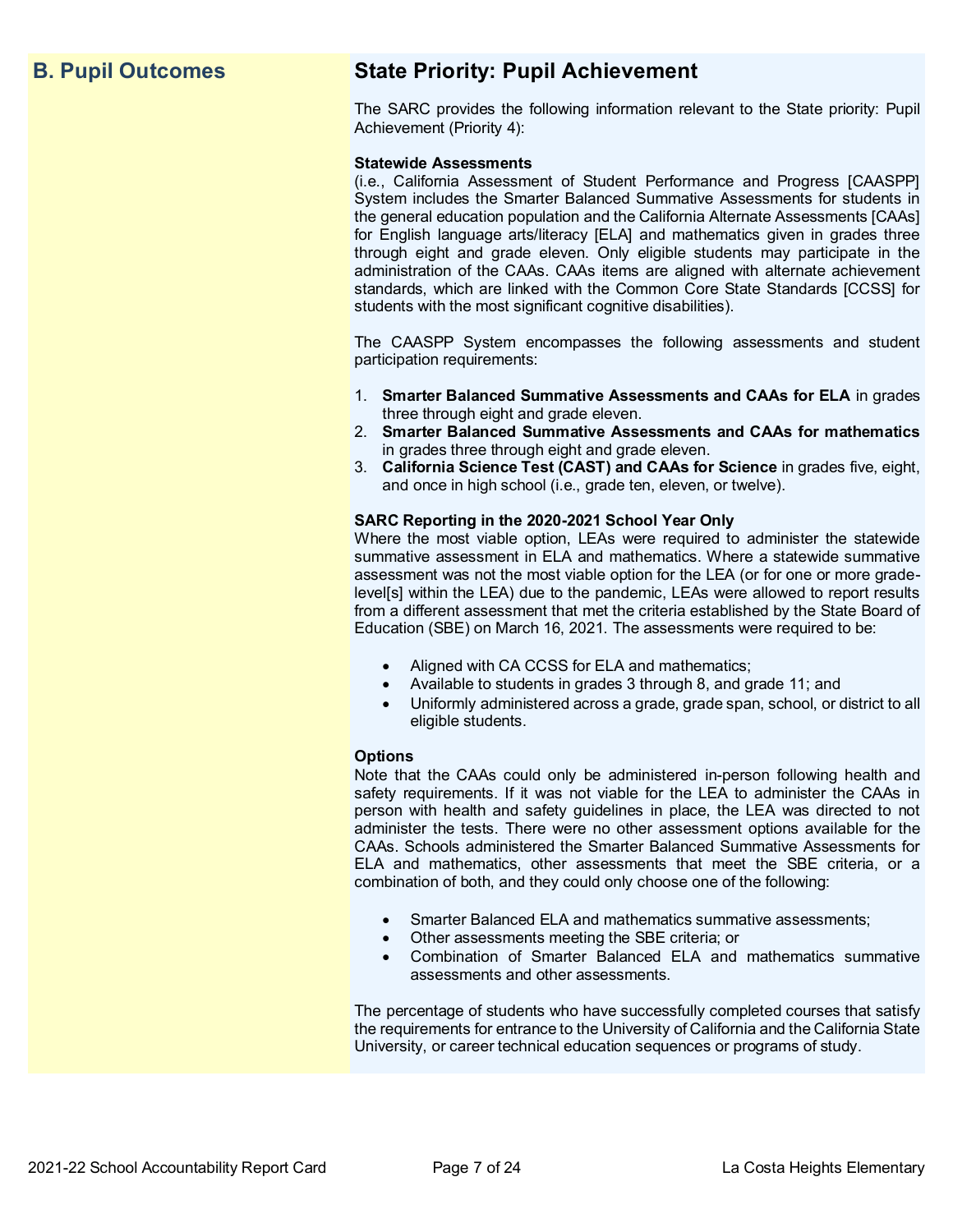## **Percentage of Students Meeting or Exceeding the State Standard on CAASPP**

This table displays CAASPP test results in ELA and mathematics for all students grades three through eight and grade eleven taking and completing a state-administered assessment.

The 2019-2020 data cells with N/A values indicate that the 2019-2020 data are not available due to the COVID-19 pandemic and resulting summative test suspension. The Executive Order N-30-20 was issued which waived the assessment, accountability, and reporting requirements for the 2019-2020 school year.

The 2020-2021 data cells have N/A values because these data are not comparable to other year data due to the COVID-19 pandemic during the 2020-2021 school year. Where the CAASPP assessments in ELA and/or mathematics is not the most viable option, the LEAs were allowed to administer local assessments. Therefore, the 2020-2021 data between school years for the school, district, state are not an accurate comparison. As such, it is inappropriate to compare results of the 2020-2021 school year to other school years.

| <b>Subject</b>                                                       | <b>School</b><br>2019-20 | <b>School</b><br>2020-21 | <b>District</b><br>2019-20 | <b>District</b><br>2020-21 | <b>State</b><br>2019-20 | State <sup>1</sup><br>2020-21 |
|----------------------------------------------------------------------|--------------------------|--------------------------|----------------------------|----------------------------|-------------------------|-------------------------------|
| <b>English Language Arts/Literacy</b><br>$\left($ grades 3-8 and 11) | N/A                      | N/A                      | N/A                        | N/A                        | N/A                     | N/A                           |
| <b>Mathematics</b><br>$\left($ grades 3-8 and 11)                    | N/A                      | N/A                      | N/A                        | N/A                        | N/A                     | N/A                           |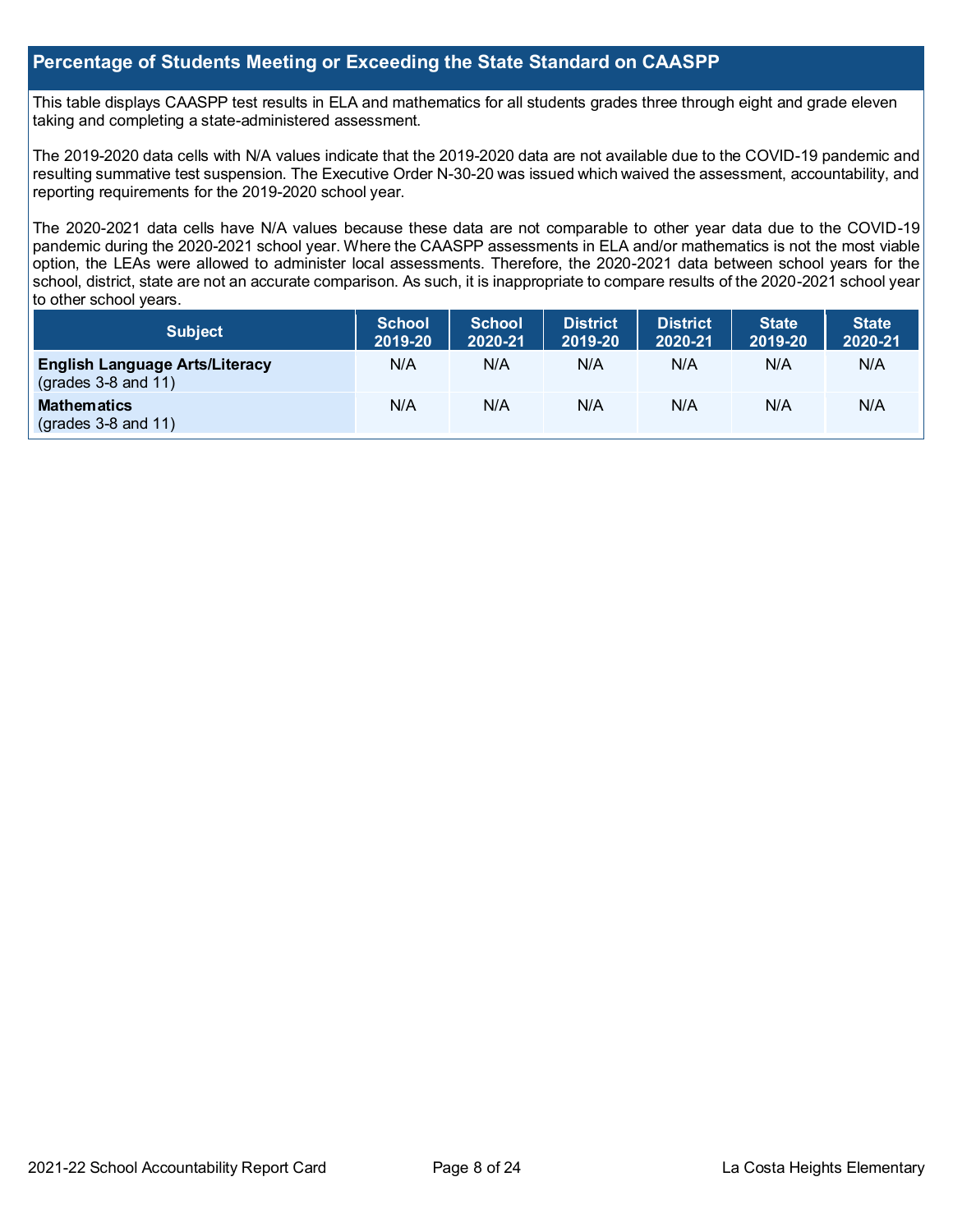## **2020-21 CAASPP Test Results in ELA by Student Group**

This table displays CAASPP test results in ELA by student group for students grades three through eight and grade eleven taking and completing a state-administered assessment. The CDE will populate this table for schools in cases where the school administered the CAASPP assessment. In cases where the school administered a local assessment instead of CAASPP, the CDE will populate this table with "NT" values, meaning this school did not test students using the CAASPP. See the local assessment(s) table for more information.

| <b>CAASPP</b><br><b>Student Groups</b>               | <b>CAASPP</b><br><b>Total</b><br><b>Enrollment</b> | <b>CAASPP</b><br><b>Number</b><br><b>Tested</b> | <b>CAASPP</b><br><b>Percent</b><br><b>Tested</b> | <b>CAASPP</b><br><b>Percent</b><br><b>Not Tested</b> | <b>CAASPP</b><br><b>Percent</b><br>Met or<br><b>Exceeded</b> |
|------------------------------------------------------|----------------------------------------------------|-------------------------------------------------|--------------------------------------------------|------------------------------------------------------|--------------------------------------------------------------|
| <b>All Students</b>                                  | 358                                                | <b>NT</b>                                       | <b>NT</b>                                        | <b>NT</b>                                            | <b>NT</b>                                                    |
| <b>Female</b>                                        | 161                                                | <b>NT</b>                                       | <b>NT</b>                                        | <b>NT</b>                                            | <b>NT</b>                                                    |
| <b>Male</b>                                          | 197                                                | <b>NT</b>                                       | <b>NT</b>                                        | <b>NT</b>                                            | <b>NT</b>                                                    |
| American Indian or Alaska Native                     | $\overline{\phantom{a}}$                           | <b>NT</b>                                       | <b>NT</b>                                        | <b>NT</b>                                            | <b>NT</b>                                                    |
| <b>Asian</b>                                         | 24                                                 | <b>NT</b>                                       | <b>NT</b>                                        | <b>NT</b>                                            | <b>NT</b>                                                    |
| <b>Black or African American</b>                     | --                                                 | <b>NT</b>                                       | <b>NT</b>                                        | <b>NT</b>                                            | <b>NT</b>                                                    |
| <b>Filipino</b>                                      | $-$                                                | <b>NT</b>                                       | <b>NT</b>                                        | <b>NT</b>                                            | <b>NT</b>                                                    |
| <b>Hispanic or Latino</b>                            | 54                                                 | <b>NT</b>                                       | <b>NT</b>                                        | <b>NT</b>                                            | <b>NT</b>                                                    |
| Native Hawaiian or Pacific Islander                  | $\mathbf 0$                                        | $\mathbf 0$                                     | $\mathbf 0$                                      | $\mathbf 0$                                          | 0                                                            |
| <b>Two or More Races</b>                             | 15                                                 | <b>NT</b>                                       | <b>NT</b>                                        | <b>NT</b>                                            | <b>NT</b>                                                    |
| <b>White</b>                                         | 254                                                | <b>NT</b>                                       | <b>NT</b>                                        | <b>NT</b>                                            | <b>NT</b>                                                    |
| <b>English Learners</b>                              | 12                                                 | <b>NT</b>                                       | <b>NT</b>                                        | <b>NT</b>                                            | <b>NT</b>                                                    |
| <b>Foster Youth</b>                                  | 0                                                  | $\mathbf 0$                                     | $\mathbf 0$                                      | $\overline{0}$                                       | $\mathbf 0$                                                  |
| <b>Homeless</b>                                      | $\mathbf 0$                                        | $\pmb{0}$                                       | $\mathbf 0$                                      | $\mathbf 0$                                          | 0                                                            |
| <b>Military</b>                                      | --                                                 | <b>NT</b>                                       | <b>NT</b>                                        | <b>NT</b>                                            | <b>NT</b>                                                    |
| <b>Socioeconomically Disadvantaged</b>               | 39                                                 | <b>NT</b>                                       | <b>NT</b>                                        | <b>NT</b>                                            | <b>NT</b>                                                    |
| <b>Students Receiving Migrant Education Services</b> | 0                                                  | $\mathbf 0$                                     | $\overline{0}$                                   | $\mathbf 0$                                          | 0                                                            |
| <b>Students with Disabilities</b>                    | 65                                                 | <b>NT</b>                                       | <b>NT</b>                                        | <b>NT</b>                                            | <b>NT</b>                                                    |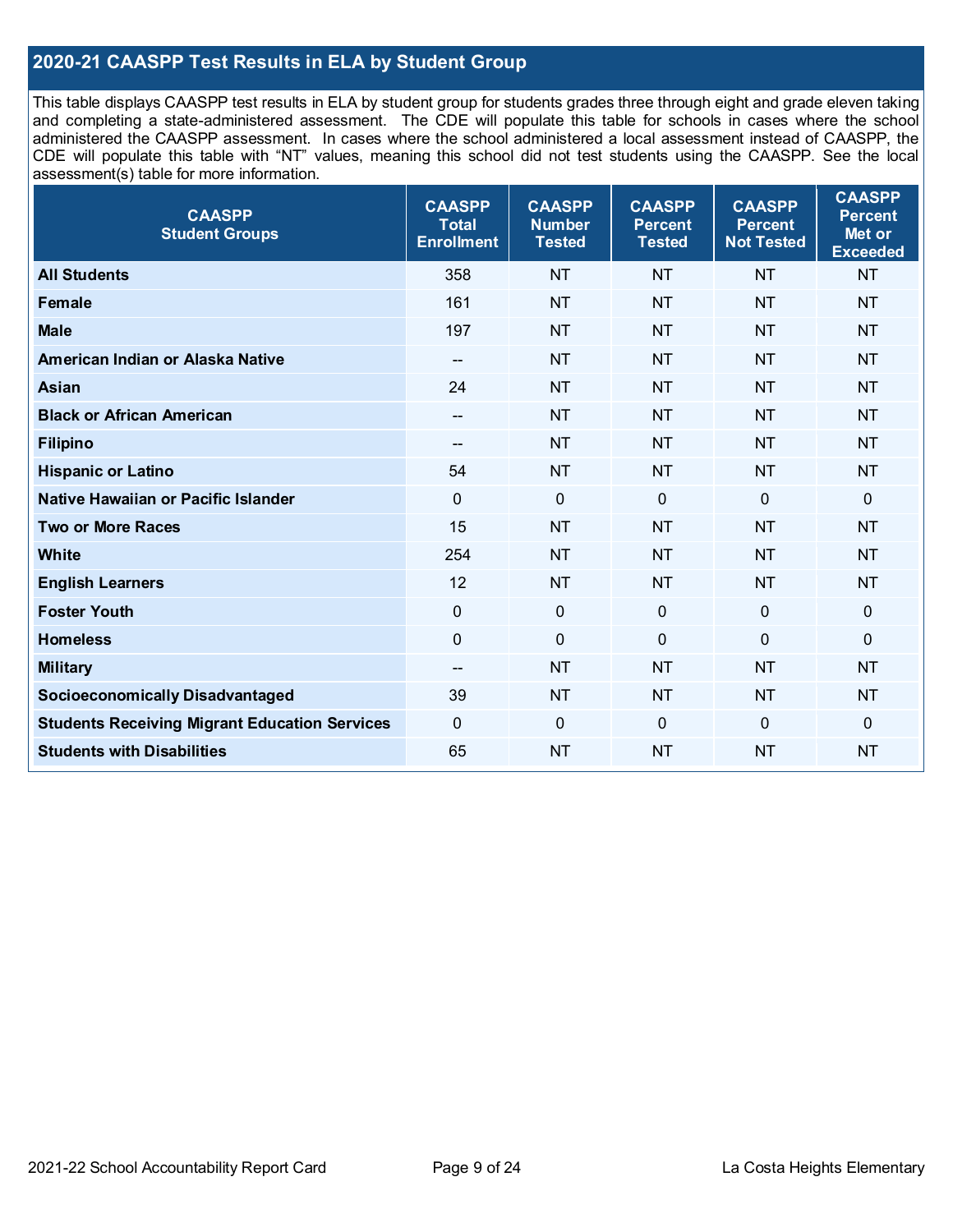## **2020-21 CAASPP Test Results in Math by Student Group**

This table displays CAASPP test results in Math by student group for students grades three through eight and grade eleven taking and completing a state-administered assessment. The CDE will populate this table for schools in cases where the school administered the CAASPP assessment. In cases where the school administered a local assessment instead of CAASPP, the CDE will populate this table with "NT" values, meaning this school did not test students using the CAASPP. See the local assessment(s) table for more information.

| <b>CAASPP</b><br><b>Student Groups</b>               | <b>CAASPP</b><br><b>Total</b><br><b>Enrollment</b> | <b>CAASPP</b><br><b>Number</b><br><b>Tested</b> | <b>CAASPP</b><br><b>Percent</b><br><b>Tested</b> | <b>CAASPP</b><br><b>Percent</b><br><b>Not Tested</b> | <b>CAASPP</b><br><b>Percent</b><br>Met or<br><b>Exceeded</b> |
|------------------------------------------------------|----------------------------------------------------|-------------------------------------------------|--------------------------------------------------|------------------------------------------------------|--------------------------------------------------------------|
| <b>All Students</b>                                  | 358                                                | <b>NT</b>                                       | <b>NT</b>                                        | <b>NT</b>                                            | <b>NT</b>                                                    |
| <b>Female</b>                                        | 161                                                | <b>NT</b>                                       | <b>NT</b>                                        | <b>NT</b>                                            | <b>NT</b>                                                    |
| <b>Male</b>                                          | 197                                                | <b>NT</b>                                       | <b>NT</b>                                        | <b>NT</b>                                            | <b>NT</b>                                                    |
| American Indian or Alaska Native                     | $\overline{\phantom{a}}$                           | <b>NT</b>                                       | <b>NT</b>                                        | <b>NT</b>                                            | <b>NT</b>                                                    |
| <b>Asian</b>                                         | 24                                                 | <b>NT</b>                                       | <b>NT</b>                                        | <b>NT</b>                                            | <b>NT</b>                                                    |
| <b>Black or African American</b>                     |                                                    | <b>NT</b>                                       | <b>NT</b>                                        | <b>NT</b>                                            | <b>NT</b>                                                    |
| <b>Filipino</b>                                      | $- -$                                              | <b>NT</b>                                       | <b>NT</b>                                        | <b>NT</b>                                            | <b>NT</b>                                                    |
| <b>Hispanic or Latino</b>                            | 54                                                 | <b>NT</b>                                       | <b>NT</b>                                        | <b>NT</b>                                            | <b>NT</b>                                                    |
| <b>Native Hawaiian or Pacific Islander</b>           | $\mathbf 0$                                        | $\mathbf 0$                                     | $\mathbf 0$                                      | $\mathbf 0$                                          | $\mathbf 0$                                                  |
| <b>Two or More Races</b>                             | 15                                                 | <b>NT</b>                                       | <b>NT</b>                                        | <b>NT</b>                                            | <b>NT</b>                                                    |
| White                                                | 254                                                | <b>NT</b>                                       | <b>NT</b>                                        | <b>NT</b>                                            | <b>NT</b>                                                    |
| <b>English Learners</b>                              | 12                                                 | <b>NT</b>                                       | <b>NT</b>                                        | <b>NT</b>                                            | <b>NT</b>                                                    |
| <b>Foster Youth</b>                                  | $\mathbf 0$                                        | $\mathbf 0$                                     | $\mathbf{0}$                                     | $\mathbf{0}$                                         | $\mathbf 0$                                                  |
| <b>Homeless</b>                                      | $\mathbf 0$                                        | $\mathbf 0$                                     | $\mathbf 0$                                      | $\overline{0}$                                       | $\mathbf 0$                                                  |
| <b>Military</b>                                      | $\overline{\phantom{a}}$                           | <b>NT</b>                                       | <b>NT</b>                                        | <b>NT</b>                                            | <b>NT</b>                                                    |
| <b>Socioeconomically Disadvantaged</b>               | 39                                                 | <b>NT</b>                                       | <b>NT</b>                                        | <b>NT</b>                                            | <b>NT</b>                                                    |
| <b>Students Receiving Migrant Education Services</b> | $\mathbf 0$                                        | $\mathbf 0$                                     | $\mathbf{0}$                                     | $\mathbf 0$                                          | $\mathbf 0$                                                  |
| <b>Students with Disabilities</b>                    | 65                                                 | <b>NT</b>                                       | <b>NT</b>                                        | <b>NT</b>                                            | <b>NT</b>                                                    |

## **2020-21 Local Assessment Test Results in ELA by Student Group**

This table displays Local Assessment test results in ELA by student group for students grades three through eight and grade eleven. LEAs/schools will populate this table for schools in cases where the school administered a local assessment. In cases where the school administered the CAASPP assessment, LEAs/schools will populate this table with "N/A" values in all cells, meaning this table is Not Applicable for this school.

| Literably<br><b>Student Groups</b> | Literably<br><b>Total</b><br><b>Enrollment</b> | Literably<br><b>Number</b><br><b>Tested</b> | Literably<br><b>Percent</b><br><b>Tested</b> | Literably<br><b>Percent</b><br><b>Not Tested</b> | Literably<br><b>Percent</b><br>At or Above<br><b>Grade Level</b> |
|------------------------------------|------------------------------------------------|---------------------------------------------|----------------------------------------------|--------------------------------------------------|------------------------------------------------------------------|
| <b>All Students</b>                | 396                                            | 362                                         | 91.4%                                        | 8.60%                                            | 73.5%                                                            |
| Female                             | 163                                            | 150                                         | 92.02                                        | 7.98                                             | 83.33                                                            |
| <b>Male</b>                        | 201                                            | 190                                         | 94.53                                        | 5.47                                             | 87.89                                                            |
| American Indian or Alaska Native   |                                                | 1                                           |                                              |                                                  |                                                                  |
| <b>Asian</b>                       | 26                                             | 24                                          | 92.31                                        | 7.69                                             | 100                                                              |

2021-22 School Accountability Report Card **Page 10 of 24** La Costa Heights Elementary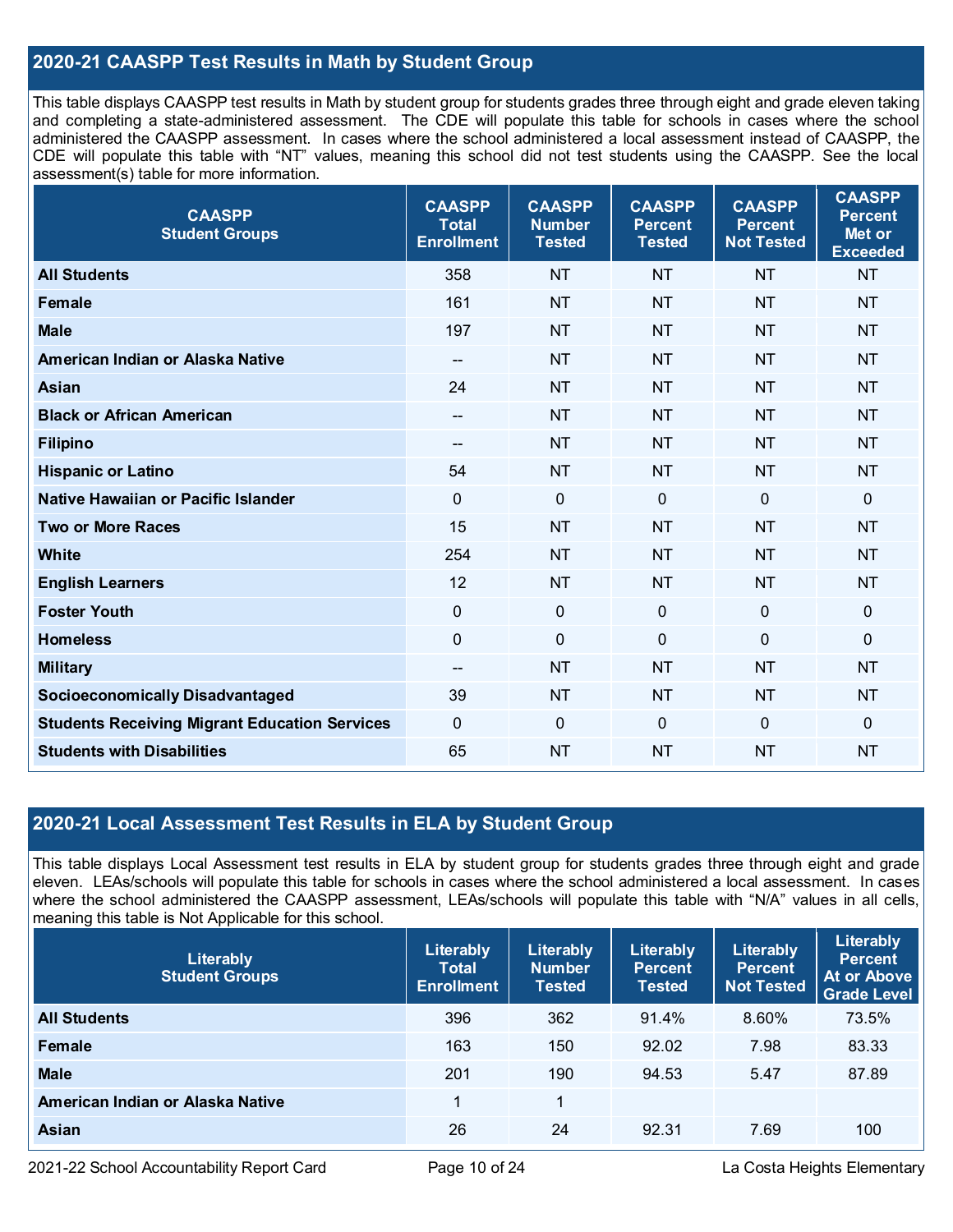| <b>Black or African American</b>                                                           | 4   | 4   |       |       |       |
|--------------------------------------------------------------------------------------------|-----|-----|-------|-------|-------|
| <b>Filipino</b>                                                                            | 9   | 6   |       |       |       |
| <b>Hispanic or Latino</b>                                                                  | 60  | 56  | 93.33 | 6.67  | 82.14 |
| <b>Two or More Races</b>                                                                   | 11  | 11  | 100   |       | 100   |
| White                                                                                      | 252 | 237 | 94.05 | 5.95  | 84.81 |
| <b>English Learners</b>                                                                    | 11  | 10  |       |       |       |
| <b>Socioeconomically Disadvantaged</b>                                                     | 28  | 25  | 89.29 | 10.71 | 56    |
| <b>Students with Disabilities</b>                                                          | 71  | 60  | 84    | 15.49 | 56.67 |
| *At or above the grade-level standard in the context of the local assessment administered. |     |     |       |       |       |

## **2020-21 Local Assessment Test Results in Math by Student Group**

This table displays Local Assessment test results in Math by student group for students grades three through eight and grade eleven. LEAs/schools will populate this table for schools in cases where the school administered a local assessment. In cases where the school administered the CAASPP assessment, LEAs/schools will populate this table with "N/A" values in all cells, meaning this table is Not Applicable for this school.

| <b>iReady</b><br><b>Student Groups</b>                                                     | <b>iReady</b><br><b>Total</b><br><b>Enrollment</b> | <b>iReady</b><br><b>Number</b><br><b>Tested</b> | <b>iReady</b><br><b>Percent</b><br><b>Tested</b> | <b>iReady</b><br><b>Percent</b><br><b>Not Tested</b> | <b>iReady</b><br><b>Percent</b><br><b>At or Above</b><br><b>Grade Level</b> |
|--------------------------------------------------------------------------------------------|----------------------------------------------------|-------------------------------------------------|--------------------------------------------------|------------------------------------------------------|-----------------------------------------------------------------------------|
| <b>All Students</b>                                                                        | 364                                                | 340                                             | 93.41                                            | 6.59                                                 | 69.12                                                                       |
| Female                                                                                     | 163                                                | 150                                             | 92.02                                            | 7.98                                                 | 62.67                                                                       |
| <b>Male</b>                                                                                | 201                                                | 190                                             | 94.53                                            | 5.47                                                 | 74.21                                                                       |
| American Indian or Alaska Native                                                           | 1                                                  | $\mathbf{1}$                                    | $\qquad \qquad -$                                | $\overline{\phantom{a}}$                             | $\hspace{0.05cm}$ – $\hspace{0.05cm}$                                       |
| Asian                                                                                      | 26                                                 | 24                                              | 92.31                                            | 7.69                                                 | 75                                                                          |
| <b>Black or African American</b>                                                           | $\overline{4}$                                     | 4                                               | $-$                                              | $-$                                                  | $\mathbf{m}$                                                                |
| <b>Filipino</b>                                                                            | 9                                                  | 6                                               | $\qquad \qquad -$                                | $\overline{\phantom{a}}$                             | --                                                                          |
| <b>Hispanic or Latino</b>                                                                  | 60                                                 | 56                                              | 93.33                                            | 6.67                                                 | 57.14                                                                       |
| <b>Two or More Races</b>                                                                   | 11                                                 | 11                                              | 100                                              |                                                      | 90.91                                                                       |
| <b>White</b>                                                                               | 252                                                | 237                                             | 94.05                                            | 5.95                                                 | 70.46                                                                       |
| <b>English Learners</b>                                                                    | 11                                                 | 10                                              | $- -$                                            | $\overline{\phantom{a}}$                             | $\qquad \qquad \qquad -$                                                    |
| <b>Socioeconomically Disadvantaged</b>                                                     | 28                                                 | 25                                              | 89.29                                            | 10.71                                                | 24                                                                          |
| <b>Students with Disabilities</b>                                                          | 71                                                 | 60                                              | 84.51                                            | 15.49                                                | 41.67                                                                       |
| *At or above the grade-level standard in the context of the local assessment administered. |                                                    |                                                 |                                                  |                                                      |                                                                             |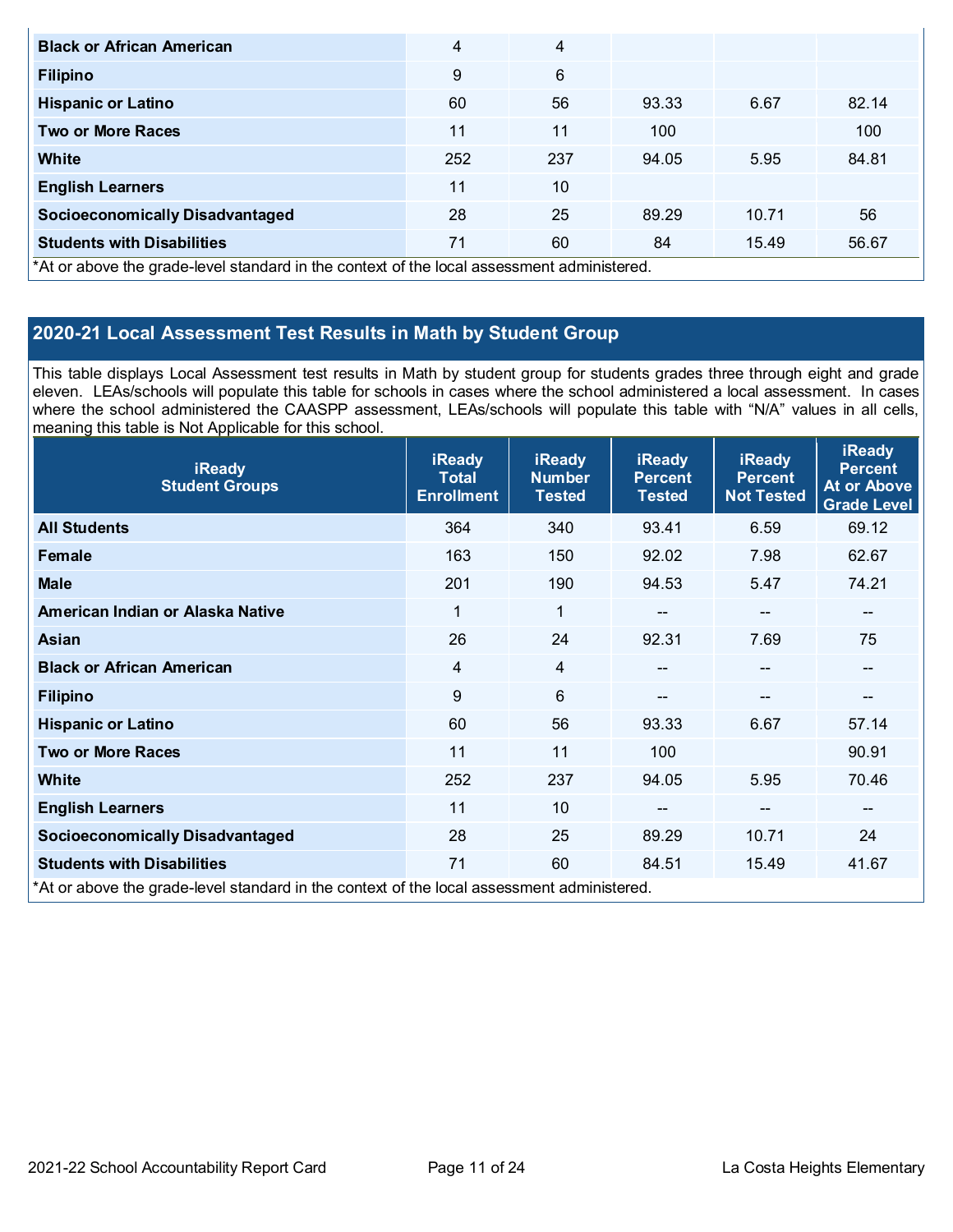## **CAASPP Test Results in Science for All Students**

This table displays the percentage of all students grades five, eight, and High School meeting or exceeding the State Standard.

The 2019-2020 data cells with N/A values indicate that the 2019-2020 data are not available due to the COVID-19 pandemic and resulting summative testing suspension. The Executive Order N-30-20 was issued which waived the assessment, accountability, and reporting requirements for the 2019-2020 school year.

For any 2020-2021 data cells with N/T values indicate that this school did not test students using the CAASPP Science.

| Subject                                         | <b>School</b> | <b>School</b> | <b>District</b> | <b>District</b> | <b>State</b> | <b>State</b> |
|-------------------------------------------------|---------------|---------------|-----------------|-----------------|--------------|--------------|
|                                                 | 2019-20       | 2020-21       | 12019-20        | 2020-21         | 2019-20      | 2020-21      |
| <b>Science</b><br>(grades 5, 8 and high school) | N/A           | NT            | N/A             | NT              | N/A          | 28.72        |

## **2020-21 CAASPP Test Results in Science by Student Group**

This table displays CAASPP test results in Science by student group for students grades five, eight, and High School. For any data cells with N/T values indicate that this school did not test students using the CAASPP Science.

| <b>Student Group</b>                                 | <b>Total</b><br><b>Enrollment</b> | <b>Number</b><br><b>Tested</b> | <b>Percent</b><br><b>Tested</b> | <b>Percent</b><br><b>Not Tested</b> | <b>Percent</b><br>Met or<br><b>Exceeded</b> |
|------------------------------------------------------|-----------------------------------|--------------------------------|---------------------------------|-------------------------------------|---------------------------------------------|
| <b>All Students</b>                                  | 86                                | <b>NT</b>                      | <b>NT</b>                       | <b>NT</b>                           | <b>NT</b>                                   |
| Female                                               | 36                                | <b>NT</b>                      | <b>NT</b>                       | <b>NT</b>                           | <b>NT</b>                                   |
| <b>Male</b>                                          | 50                                | <b>NT</b>                      | <b>NT</b>                       | <b>NT</b>                           | <b>NT</b>                                   |
| American Indian or Alaska Native                     | 0                                 | $\mathbf 0$                    | $\mathbf 0$                     | $\overline{0}$                      | 0                                           |
| <b>Asian</b>                                         | $-$                               | <b>NT</b>                      | <b>NT</b>                       | <b>NT</b>                           | <b>NT</b>                                   |
| <b>Black or African American</b>                     | --                                | <b>NT</b>                      | <b>NT</b>                       | <b>NT</b>                           | <b>NT</b>                                   |
| <b>Filipino</b>                                      | $-$                               | <b>NT</b>                      | <b>NT</b>                       | <b>NT</b>                           | <b>NT</b>                                   |
| <b>Hispanic or Latino</b>                            | 16                                | NT                             | <b>NT</b>                       | <b>NT</b>                           | <b>NT</b>                                   |
| Native Hawaiian or Pacific Islander                  | $\overline{0}$                    | $\mathbf 0$                    | $\mathbf{0}$                    | $\overline{0}$                      | 0                                           |
| <b>Two or More Races</b>                             | --                                | <b>NT</b>                      | <b>NT</b>                       | <b>NT</b>                           | <b>NT</b>                                   |
| <b>White</b>                                         | 60                                | <b>NT</b>                      | <b>NT</b>                       | <b>NT</b>                           | <b>NT</b>                                   |
| <b>English Learners</b>                              | --                                | <b>NT</b>                      | <b>NT</b>                       | <b>NT</b>                           | <b>NT</b>                                   |
| <b>Foster Youth</b>                                  | 0                                 | $\mathbf 0$                    | $\mathbf 0$                     | $\mathbf 0$                         | 0                                           |
| <b>Homeless</b>                                      | 0                                 | $\pmb{0}$                      | $\mathbf 0$                     | 0                                   | 0                                           |
| <b>Military</b>                                      | 0                                 | $\mathbf 0$                    | $\Omega$                        | 0                                   | $\Omega$                                    |
| <b>Socioeconomically Disadvantaged</b>               | 11                                | <b>NT</b>                      | <b>NT</b>                       | <b>NT</b>                           | <b>NT</b>                                   |
| <b>Students Receiving Migrant Education Services</b> | 0                                 | $\mathbf 0$                    | $\Omega$                        | $\mathbf{0}$                        | $\Omega$                                    |
| <b>Students with Disabilities</b>                    | 19                                | <b>NT</b>                      | <b>NT</b>                       | <b>NT</b>                           | <b>NT</b>                                   |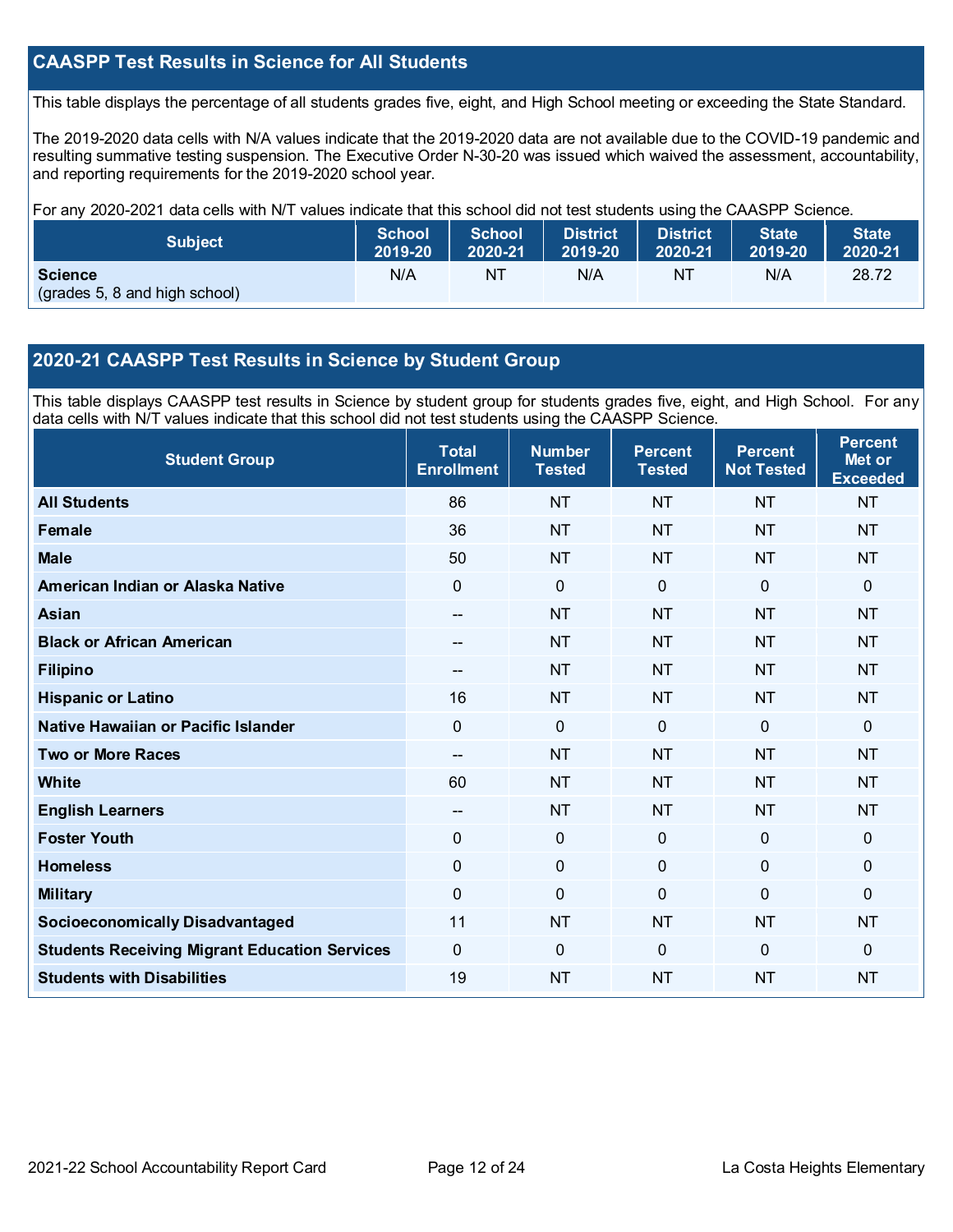## **B. Pupil Outcomes State Priority: Other Pupil Outcomes**

The SARC provides the following information relevant to the State priority: Other Pupil Outcomes (Priority 8): Pupil outcomes in the subject area of physical education.

## **2020-21 California Physical Fitness Test Results**

Due to the COVID-19 crisis, the Physical Fitness Test was suspended during the 2020-2021 school year and therefore no data are reported and each cell in this table is populated with "N/A."

| <b>Grade Level</b> | <b>Four of Six Fitness Standards</b> | Five of Six Fitness Standards   Six of Six Fitness Standards | Percentage of Students Meeting Percentage of Students Meeting Percentage of Students Meeting |
|--------------------|--------------------------------------|--------------------------------------------------------------|----------------------------------------------------------------------------------------------|
| Grade 5            | N/A                                  | N/A                                                          | N/A                                                                                          |
| Grade 7            | N/A                                  | N/A                                                          | N/A                                                                                          |
| Grade 9            | N/A                                  | N/A                                                          | N/A                                                                                          |

## **C. Engagement State Priority: Parental Involvement**

The SARC provides the following information relevant to the State priority: Parental Involvement (Priority 3): Efforts the school district makes to seek parent input in making decisions regarding the school district and at each school site.

## **2021-22 Opportunities for Parental Involvement**

Our families and community are an integral part of our school's success. Parents can be found in countless classrooms and engaged in meaningful work. We encourage you to get involved with the any of the invaluable committees already in action. Our School Site Council (SSC), Parent Teacher Association (PTA), English Learner Advisory Committee (ELAC), and Encinitas Education Foundation (EEF) groups offer opportunities for rewarding involvement. In addition, we invite parents to volunteer in classrooms, in our garden, through various student leadership activities, and more.

Numerous programs and activities are enriched by the generous contributions made by the Parent Teacher Association (PTA) and the Encinitas Educational Foundation (EEF). La Costa Heights Elementary School offers a variety of events, programs, and activities throughout the school year for parents to become actively involved in their child's school and education. The following are a few opportunities open to parents and the community: Family Night, Red Ribbon Week, Winter Carnival, Service Learning, Book Fair, Playground Partners, Jog-a-Thon, Study Buddies, Green Team Activities, Kindness Team, and many others.

While many of our typical programs have been reimagined or postponed during the COVID-19 pandemic, our parents continue to be integral partners. Parents participate in PTA programs virtually and socially distanced, attend principal chats, participate in planning committees, support their child's education during distance learning and hybrid learning, and partner with teachers to support their child's success.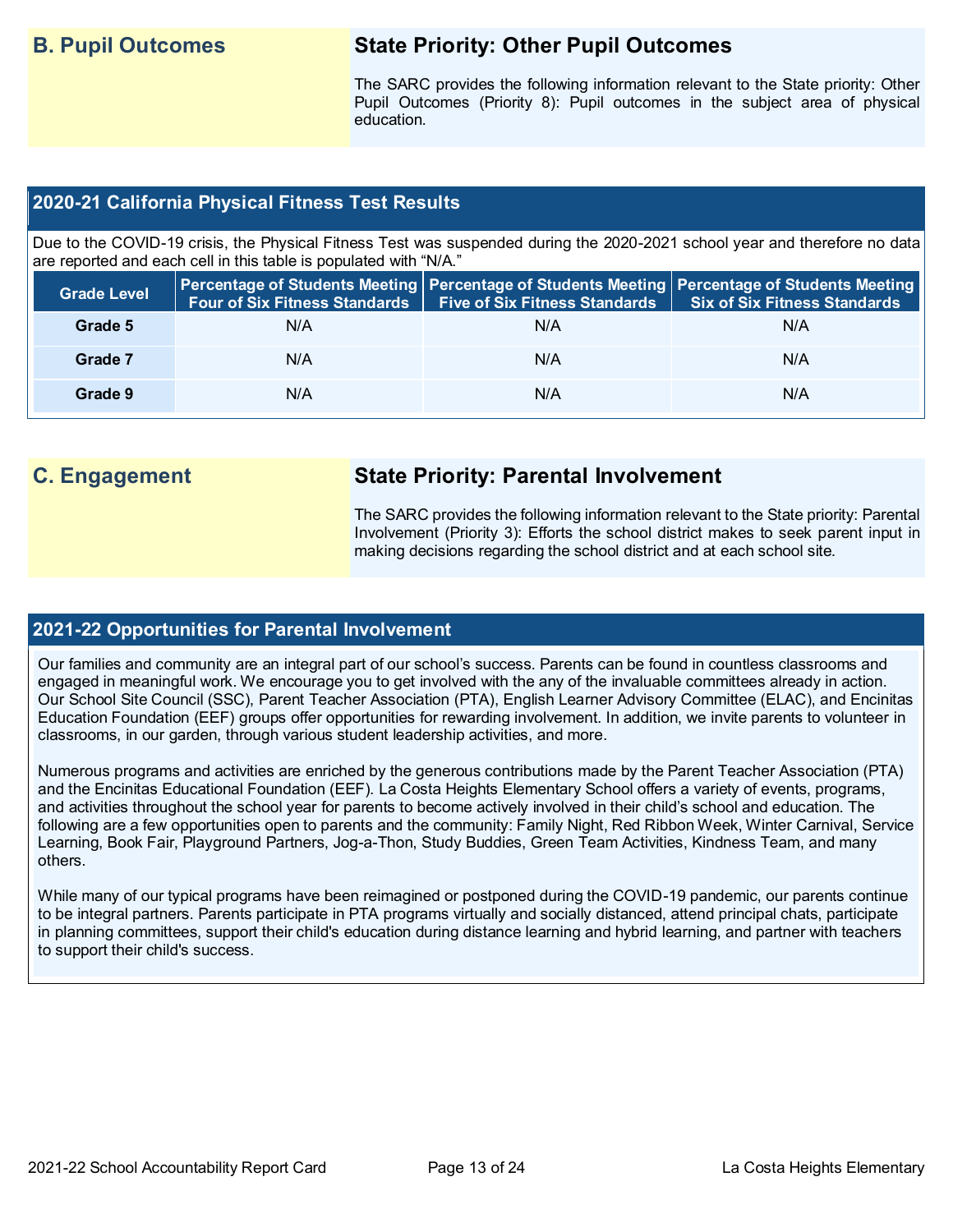## **2020-21 Chronic Absenteeism by Student Group**

| <b>Student Group</b>                                 | <b>Cumulative</b><br><b>Enrollment</b> | <b>Chronic</b><br><b>Absenteeism</b><br><b>Eligible Enrollment</b> | <b>Chronic</b><br><b>Absenteeism</b><br><b>Count</b> | <b>Chronic</b><br><b>Absenteeism</b><br><b>Rate</b> |
|------------------------------------------------------|----------------------------------------|--------------------------------------------------------------------|------------------------------------------------------|-----------------------------------------------------|
| <b>All Students</b>                                  | 640                                    | 619                                                                | 39                                                   | 6.3                                                 |
| <b>Female</b>                                        | 282                                    | 274                                                                | 18                                                   | 6.6                                                 |
| <b>Male</b>                                          | 358                                    | 345                                                                | 21                                                   | 6.1                                                 |
| American Indian or Alaska Native                     | 1                                      | 1                                                                  | $\mathbf{0}$                                         | 0.0                                                 |
| <b>Asian</b>                                         | 38                                     | 36                                                                 | $\mathbf 0$                                          | 0.0                                                 |
| <b>Black or African American</b>                     | $5\phantom{.}$                         | $5\phantom{.}$                                                     | 1                                                    | 20.0                                                |
| <b>Filipino</b>                                      | 14                                     | 14                                                                 | 0                                                    | 0.0                                                 |
| <b>Hispanic or Latino</b>                            | 91                                     | 90                                                                 | 8                                                    | 8.9                                                 |
| Native Hawaiian or Pacific Islander                  | 1                                      | 1                                                                  | $\Omega$                                             | 0.0                                                 |
| <b>Two or More Races</b>                             | 30                                     | 30                                                                 | $\overline{4}$                                       | 13.3                                                |
| <b>White</b>                                         | 448                                    | 430                                                                | 25                                                   | 5.8                                                 |
| <b>English Learners</b>                              | 20                                     | 20                                                                 | 3                                                    | 15.0                                                |
| <b>Foster Youth</b>                                  | $\mathbf 0$                            | $\overline{0}$                                                     | $\Omega$                                             | 0.0                                                 |
| <b>Homeless</b>                                      | $\mathbf{3}$                           | $\mathbf{3}$                                                       | $\Omega$                                             | 0.0                                                 |
| <b>Socioeconomically Disadvantaged</b>               | 68                                     | 67                                                                 | 14                                                   | 20.9                                                |
| <b>Students Receiving Migrant Education Services</b> | $\Omega$                               | $\Omega$                                                           | $\Omega$                                             | 0.0                                                 |
| <b>Students with Disabilities</b>                    | 105                                    | 102                                                                | 15                                                   | 14.7                                                |

## **C. Engagement State Priority: School Climate**

The SARC provides the following information relevant to the State priority: School Climate (Priority 6):

- Pupil suspension rates;
- Pupil expulsion rates; and
- Other local measures on the sense of safety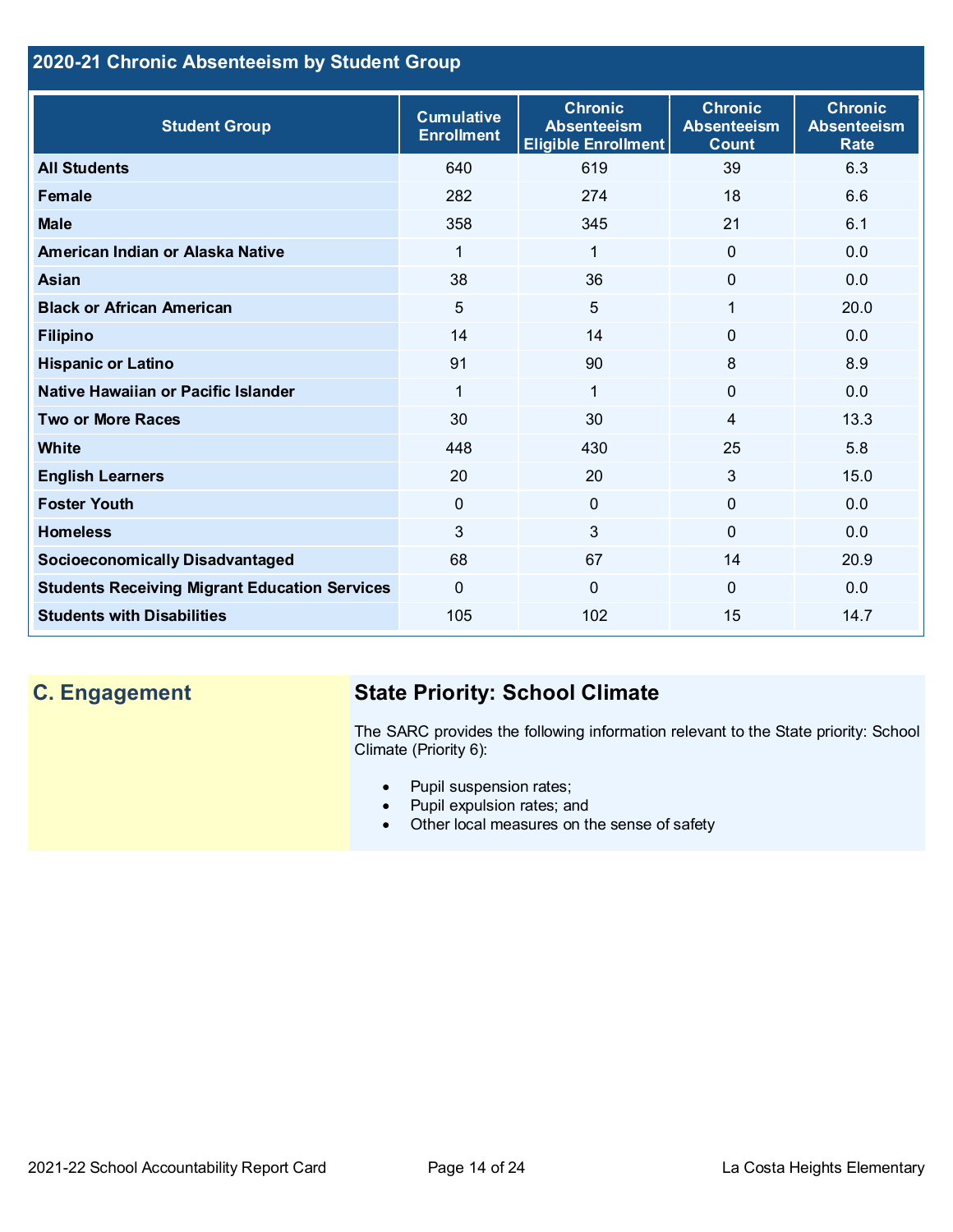## **Suspensions and Expulsions**

This table displays suspensions and expulsions data collected between July through June, each full school year respectively. Data collected during the 2020-21 school year may not be comparable to earlier years of this collection due to differences in learning mode instruction in response to the COVID-19 pandemic.

| Subject            | School<br>2018-19 | <b>School</b><br>2020-21 | <b>District</b><br>2018-19 | District<br>2020-21 | <b>State</b><br>2018-19 | <b>State</b><br>2020-21 |
|--------------------|-------------------|--------------------------|----------------------------|---------------------|-------------------------|-------------------------|
| <b>Suspensions</b> | 0.14              | 0.00                     | 0.20                       | 0.10                | 3.47                    | 0.20                    |
| <b>Expulsions</b>  | 0.00              | 0.00                     | 0.00                       | 0.00                | 0.08                    | 0.00                    |

This table displays suspensions and expulsions data collected between July through February, partial school year due to the COVID-19 pandemic. The 2019-2020 suspensions and expulsions rate data are not comparable to other year data because the 2019-2020 school year is a partial school year due to the COVID-19 crisis. As such, it would be inappropriate to make any comparisons in rates of suspensions and expulsions in the 2019-2020 school year compared to other school years.

| <b>Subject</b>     | <b>School</b><br>2019-20 | <b>District</b><br>2019-20 | <b>State</b><br>2019-20 |
|--------------------|--------------------------|----------------------------|-------------------------|
| <b>Suspensions</b> | 0.00                     | 0.18                       | 2.45                    |
| <b>Expulsions</b>  | 0.00                     | 0.00                       | 0.05                    |

## **2020-21 Suspensions and Expulsions by Student Group**

| <b>Student Group</b>                                 | <b>Suspensions Rate</b> | <b>Expulsions Rate</b> |
|------------------------------------------------------|-------------------------|------------------------|
| <b>All Students</b>                                  | 0.00                    | 0.00                   |
| Female                                               | 0.00                    | 0.00                   |
| <b>Male</b>                                          | 0.00                    | 0.00                   |
| American Indian or Alaska Native                     | 0.00                    | 0.00                   |
| Asian                                                | 0.00                    | 0.00                   |
| <b>Black or African American</b>                     | 0.00                    | 0.00                   |
| <b>Filipino</b>                                      | 0.00                    | 0.00                   |
| <b>Hispanic or Latino</b>                            | 0.00                    | 0.00                   |
| Native Hawaiian or Pacific Islander                  | 0.00                    | 0.00                   |
| <b>Two or More Races</b>                             | 0.00                    | 0.00                   |
| White                                                | 0.00                    | 0.00                   |
| <b>English Learners</b>                              | 0.00                    | 0.00                   |
| <b>Foster Youth</b>                                  | 0.00                    | 0.00                   |
| <b>Homeless</b>                                      | 0.00                    | 0.00                   |
| <b>Socioeconomically Disadvantaged</b>               | 0.00                    | 0.00                   |
| <b>Students Receiving Migrant Education Services</b> | 0.00                    | 0.00                   |
| <b>Students with Disabilities</b>                    | 0.00                    | 0.00                   |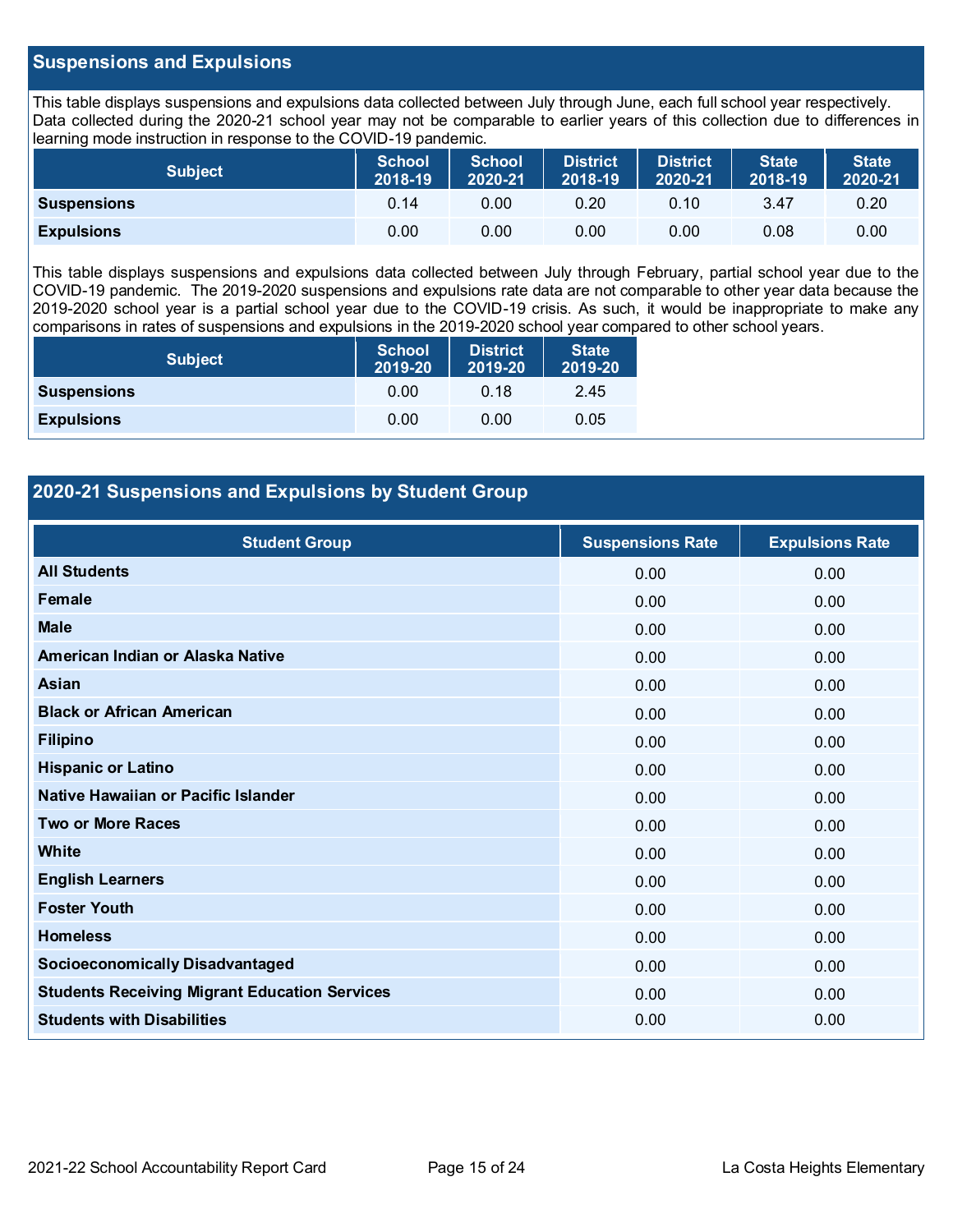### **2021-22 School Safety Plan**

Maintaining a safe, clean, and orderly environment is a top priority and essential to teaching and learning. The Comprehensive School Safety Plan (CSSP) is developed by La Costa Heights Elementary in consultation with local law enforcement/emergency preparedness staff, School Site Council (SSC) and Administrative Services in order to comply with Senate Bill 187. The CSSP includes: Annual Schools Safety Data, School Safety Policies and Procedures, Emergency Preparedness Procedures, and Emergency Plans and Protocols. It was most recently updated and reviewed in October 2021 and accepted by the Board of Trustees in November 2021.

We conduct regularly scheduled safety drills including fire, shelter-in-place, lockdown and earthquake. We practice evacuation procedures for fire, procedures for disaster preparedness, and to be ready to respond to the possibility of strangers or dangers on campus. Our district maintenance and site custodial personnel routinely check all play equipment for safety and make recommendations for proactive maintenance. To ensure safety during instructional hours, the perimeter gates of the site are locked immediately after entry each morning and reopened only at dismissal. During school hours, all visitors are required to present an ID for processing via our Raptor Visitor System. Additionally, our site is alarmed during non-school hours. To monitor all school sites, each school is equipped with surveillance cameras. We have a strong partnership with the San Diego County Sheriff's Department North Coastal Station in Encinitas, the Carlsbad Police Department and our Carlsbad School Resource Officers. All staff takes pride in our school and work together to maintain a well-kept and safe facility.

## **D. Other SARC Information Information Required in the SARC**

The information in this section is required to be in the SARC but is not included in the state priorities for LCFF.

### **2018-19 Elementary Average Class Size and Class Size Distribution**

This table displays the 2018-19 average class size and class size distribution. The columns titled "Number of Classes" indicates how many classes fall into each size category (a range of total students per class). The "Other" category is for multigrade level classes.

| <b>Grade Level</b> | Average<br><b>Class Size</b> | 1-20 Students | Number of Classes with   Number of Classes with   Number of Classes with<br>21-32 Students | 33+ Students |
|--------------------|------------------------------|---------------|--------------------------------------------------------------------------------------------|--------------|
| Κ                  | 18                           | 5             |                                                                                            |              |
|                    | 24                           |               | 4                                                                                          |              |
|                    | 25                           |               | 4                                                                                          |              |
|                    | 24                           |               | 4                                                                                          |              |
|                    | 31                           |               | 3                                                                                          |              |
|                    | 31                           |               | 2                                                                                          |              |
| 6                  | 26                           |               | 3                                                                                          |              |
| <b>Other</b>       | 18                           |               |                                                                                            |              |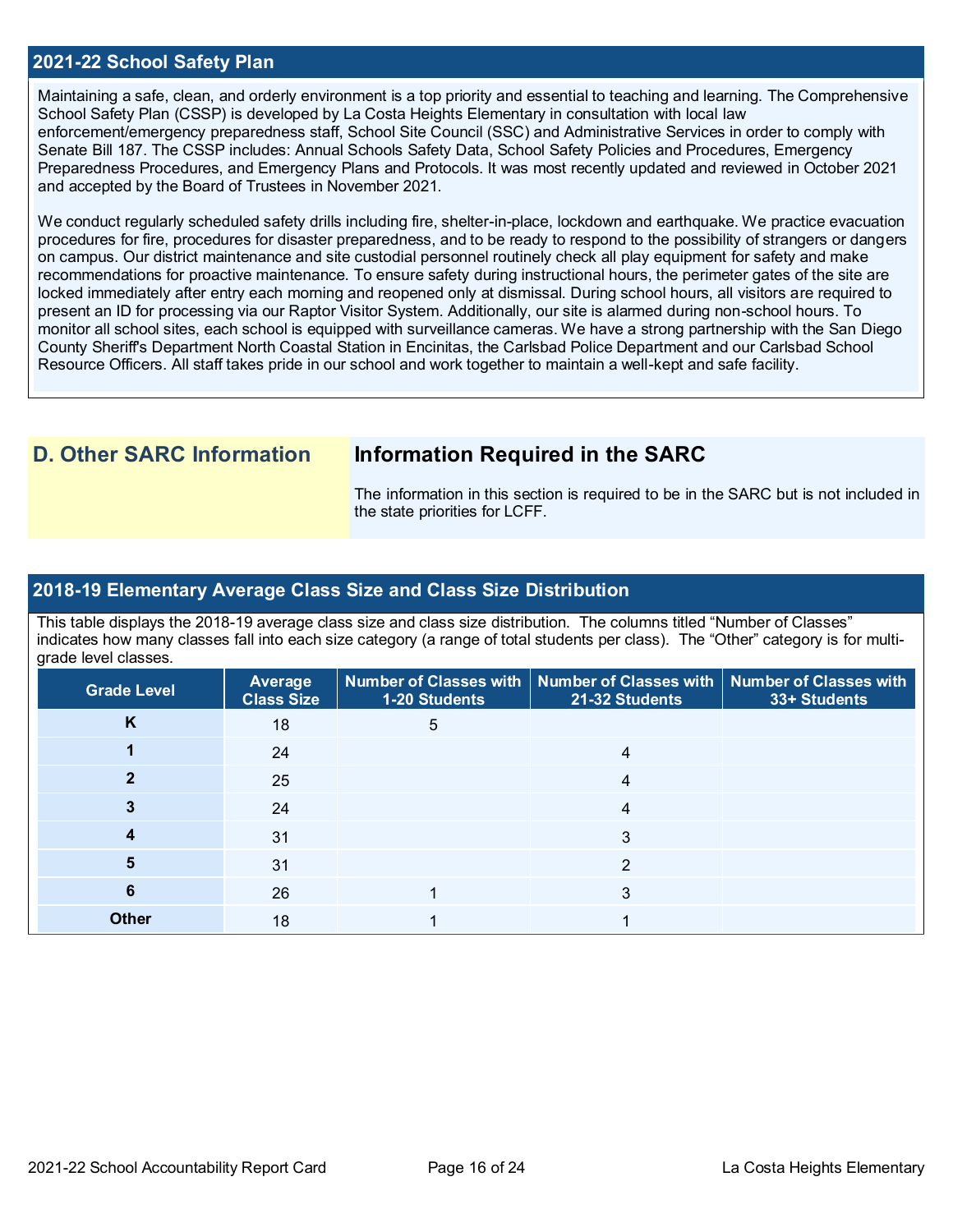## **2019-20 Elementary Average Class Size and Class Size Distribution**

This table displays the 2019-20 average class size and class size distribution. The columns titled "Number of Classes" indicates how many classes fall into each size category (a range of total students per class). The "Other" category is for multi-grade level classes.

| <b>Grade Level</b> | Average<br><b>Class Size</b> | 1-20 Students | Number of Classes with   Number of Classes with  <br>21-32 Students | <b>Number of Classes with</b><br>33+ Students |
|--------------------|------------------------------|---------------|---------------------------------------------------------------------|-----------------------------------------------|
| K                  | 25                           |               | 4                                                                   |                                               |
|                    | 22                           |               | 3                                                                   |                                               |
|                    | 20                           |               | 4                                                                   |                                               |
|                    | 20                           |               | 4                                                                   |                                               |
|                    | 31                           |               | 3                                                                   |                                               |
| 5                  | 31                           |               | 3                                                                   |                                               |
| 6                  | 30                           |               | 3                                                                   |                                               |
| <b>Other</b>       | 10                           | ົ             |                                                                     |                                               |

## **2020-21 Elementary Average Class Size and Class Size Distribution**

This table displays the 2020-21 average class size and class size distribution. The columns titled "Number of Classes" indicates how many classes fall into each size category (a range of total students per class). The "Other" category is for multi-grade level classes.

| <b>Grade Level</b> | <b>Average</b><br><b>Class Size</b> | 1-20 Students | Number of Classes with   Number of Classes with   Number of Classes with<br>21-32 Students | 33+ Students |
|--------------------|-------------------------------------|---------------|--------------------------------------------------------------------------------------------|--------------|
| K                  | 19                                  | 4             |                                                                                            |              |
|                    | 24                                  | 3             |                                                                                            |              |
| כי                 | 19                                  | 4             |                                                                                            |              |
|                    | 23                                  |               | 4                                                                                          |              |
|                    | 30                                  |               | 3                                                                                          |              |
| 5                  | 29                                  |               | 3                                                                                          |              |
| 6                  | 29                                  |               | 3                                                                                          |              |
| <b>Other</b>       | 8                                   |               |                                                                                            |              |

## **2020-21 Ratio of Pupils to Academic Counselor**

This table displays the ratio of pupils to Academic Counselor. One full time equivalent (FTE) equals one staff member working full time; one FTE could also represent two staff members who each work 50 percent of full time.

| <b>Title</b>                        | <b>Ratio</b> |
|-------------------------------------|--------------|
| <b>Pupils to Academic Counselor</b> |              |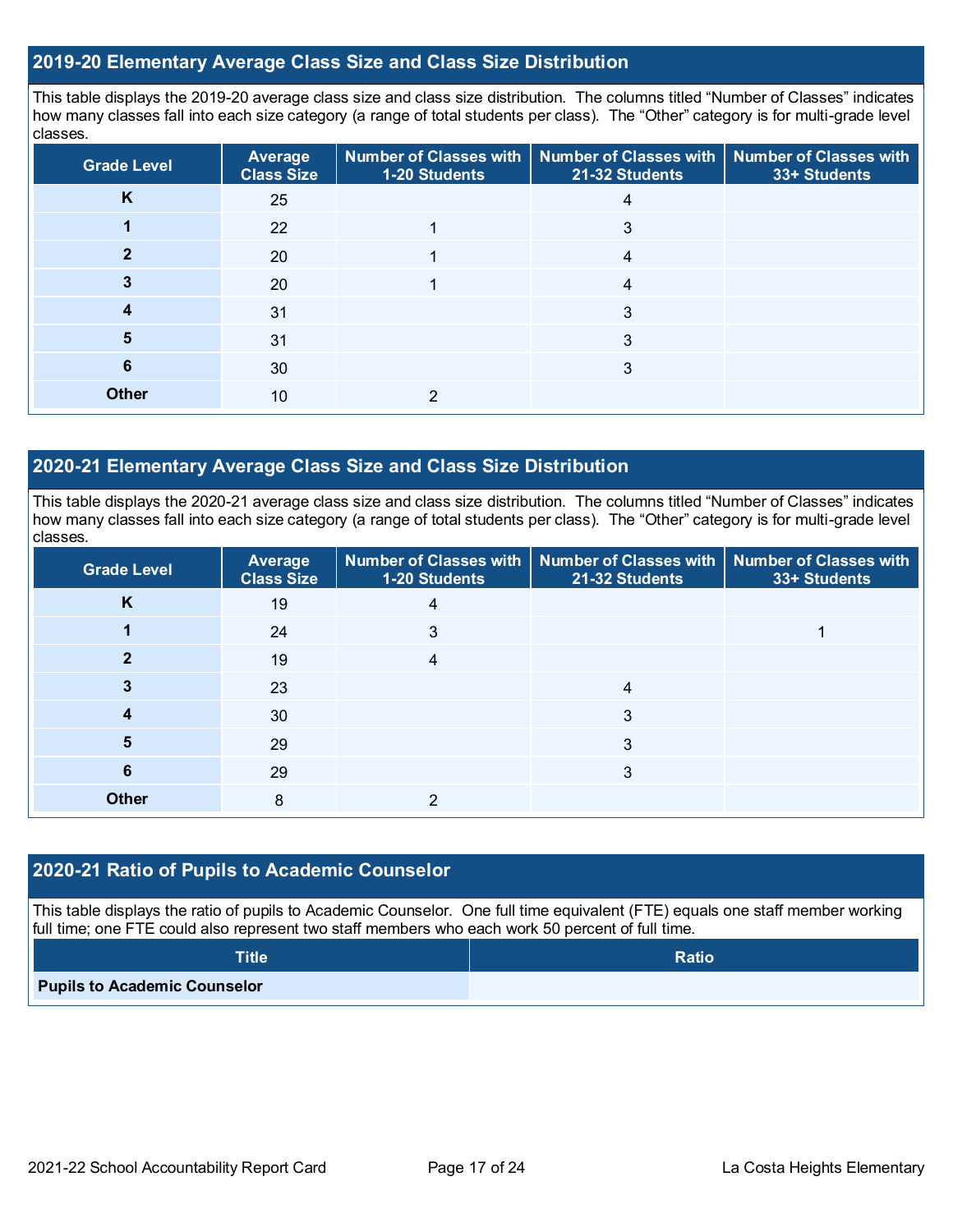## **2020-21 Student Support Services Staff**

This table displays the number of FTE support staff assigned to this school. One full time equivalent (FTE) equals one staff member working full time; one FTE could also represent two staff members who each work 50 percent of full time.

| <b>Title</b>                                                  | <b>Number of FTE Assigned to School</b> |
|---------------------------------------------------------------|-----------------------------------------|
| Counselor (Academic, Social/Behavioral or Career Development) | 0                                       |
| Library Media Teacher (Librarian)                             | 0                                       |
| Library Media Services Staff (Paraprofessional)               | 0                                       |
| <b>Psychologist</b>                                           |                                         |
| <b>Social Worker</b>                                          | $\Omega$                                |
| <b>Speech/Language/Hearing Specialist</b>                     | 1.6                                     |
| <b>Resource Specialist (non-teaching)</b>                     | 0.3                                     |

## **2019-20 Expenditures Per Pupil and School Site Teacher Salaries**

This table displays the 2019-20 expenditures per pupil and average teach salary for this school. Cells with N/A values do not require data.

| <b>Level</b>                                         | <b>Total</b><br><b>Expenditures</b><br><b>Per Pupil</b> | <b>Expenditures</b><br><b>Per Pupil</b><br>(Restricted) | <b>Expenditures</b><br><b>Per Pupil</b><br>(Unrestricted) | Average<br><b>Teacher</b><br><b>Salary</b> |
|------------------------------------------------------|---------------------------------------------------------|---------------------------------------------------------|-----------------------------------------------------------|--------------------------------------------|
| <b>School Site</b>                                   | \$13,674.15                                             | \$4,769.33                                              | \$8,904.82                                                | \$86,413.00                                |
| <b>District</b>                                      | N/A                                                     | N/A                                                     | \$8,742.21                                                | \$87,014                                   |
| <b>Percent Difference - School Site and District</b> | N/A                                                     | N/A                                                     | 1.8                                                       | $-0.7$                                     |
| <b>State</b>                                         |                                                         |                                                         | \$8,444                                                   | \$85,863                                   |
| <b>Percent Difference - School Site and State</b>    | N/A                                                     | N/A                                                     | 5.3                                                       | 0.6                                        |

## **2020-21 Types of Services Funded**

In addition to general fund State funding, Encinitas Union School District receives State and Federal categorical funding for special programs that include categorical, special education and support programs such as Special Education, Title I, Title II and Title III, where applicable, Mental Health and Instructional Materials.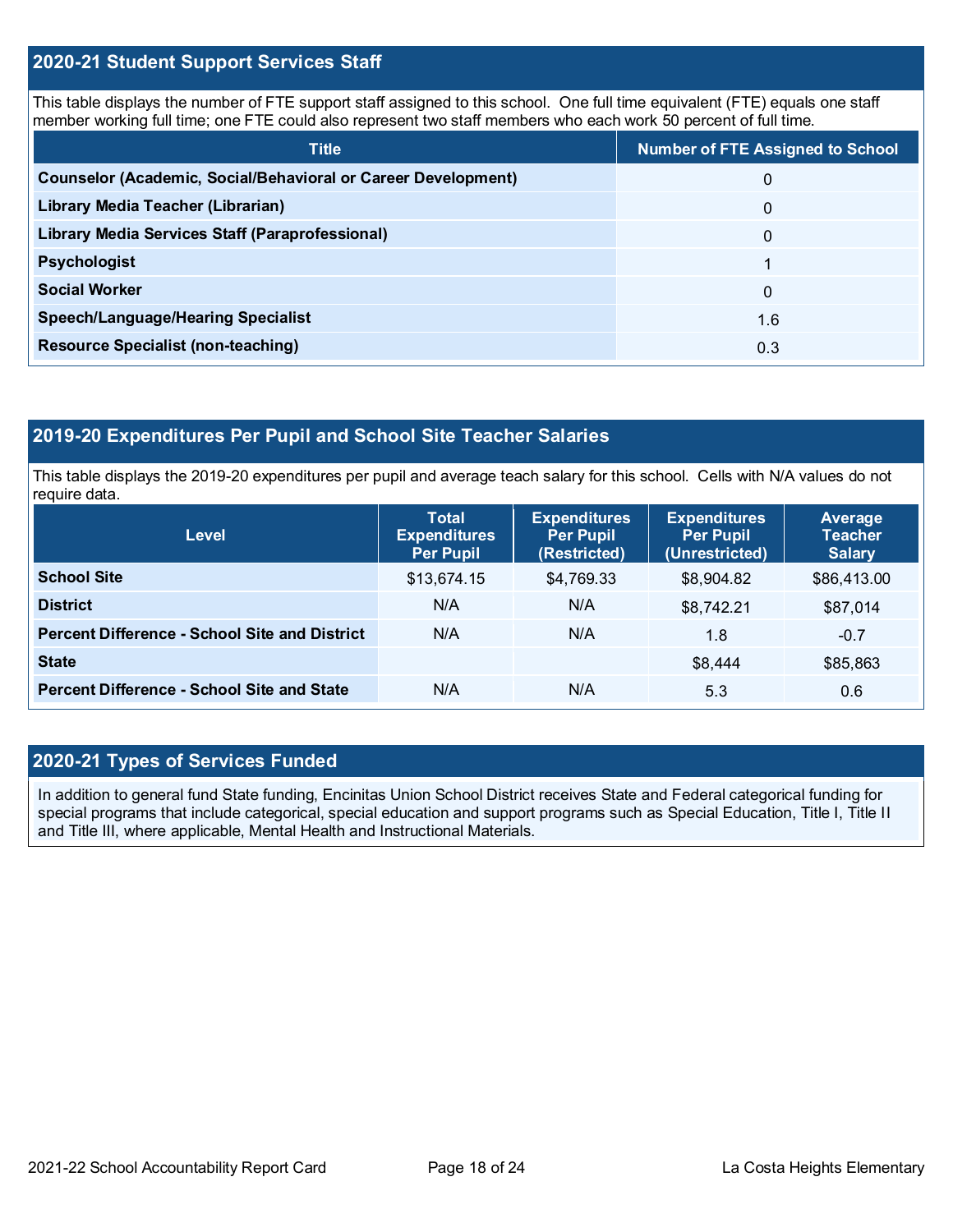## **2019-20 Teacher and Administrative Salaries**

This table displays the 2019-20 Teacher and Administrative salaries. For detailed information on salaries, see the CDE Certification Salaries & Benefits web page at [http://www.cde.ca.gov/ds/fd/cs/.](http://www.cde.ca.gov/ds/fd/cs/)

| Category                                             | <b>District</b><br><b>Amount</b> | <b>State Average</b><br>for Districts<br>in Same Category |
|------------------------------------------------------|----------------------------------|-----------------------------------------------------------|
| <b>Beginning Teacher Salary</b>                      | \$48,084                         | \$52,060                                                  |
| <b>Mid-Range Teacher Salary</b>                      | \$79,249                         | \$84,043                                                  |
| <b>Highest Teacher Salary</b>                        | \$117,538                        | \$107,043                                                 |
| <b>Average Principal Salary (Elementary)</b>         | \$139,665                        | \$133,582                                                 |
| <b>Average Principal Salary (Middle)</b>             | \$0                              | \$138,803                                                 |
| <b>Average Principal Salary (High)</b>               | \$0                              | \$133,845                                                 |
| <b>Superintendent Salary</b>                         | \$225,000                        | \$240,628                                                 |
| <b>Percent of Budget for Teacher Salaries</b>        | 41%                              | 35%                                                       |
| <b>Percent of Budget for Administrative Salaries</b> | 6%                               | 5%                                                        |

#### **Professional Development**

In Encinitas teachers participate in professional development at least once per month. Four months are dedicated to districtwide training, while six months are dedicated to school specific training. Teachers also participate in choice and extended learning opportunities, weekly collaboration and planning, as well as individual professional development around personalized learning topics. In 2021-22 all staff completed nine hours of Equity Professional Learning, focused on Identity, Joy, and Representation. Our teachers have also had opportunities to attend district workshops on digital citizenship, digital and print curriculum and programs, CGI, and more.

This table displays the number of school days dedicated to staff development and continuous improvement.

| <b>Subject</b>                                                                  |    | 2019-20 2020-21 2021-22 |
|---------------------------------------------------------------------------------|----|-------------------------|
| Number of school days dedicated to Staff Development and Continuous Improvement | 16 |                         |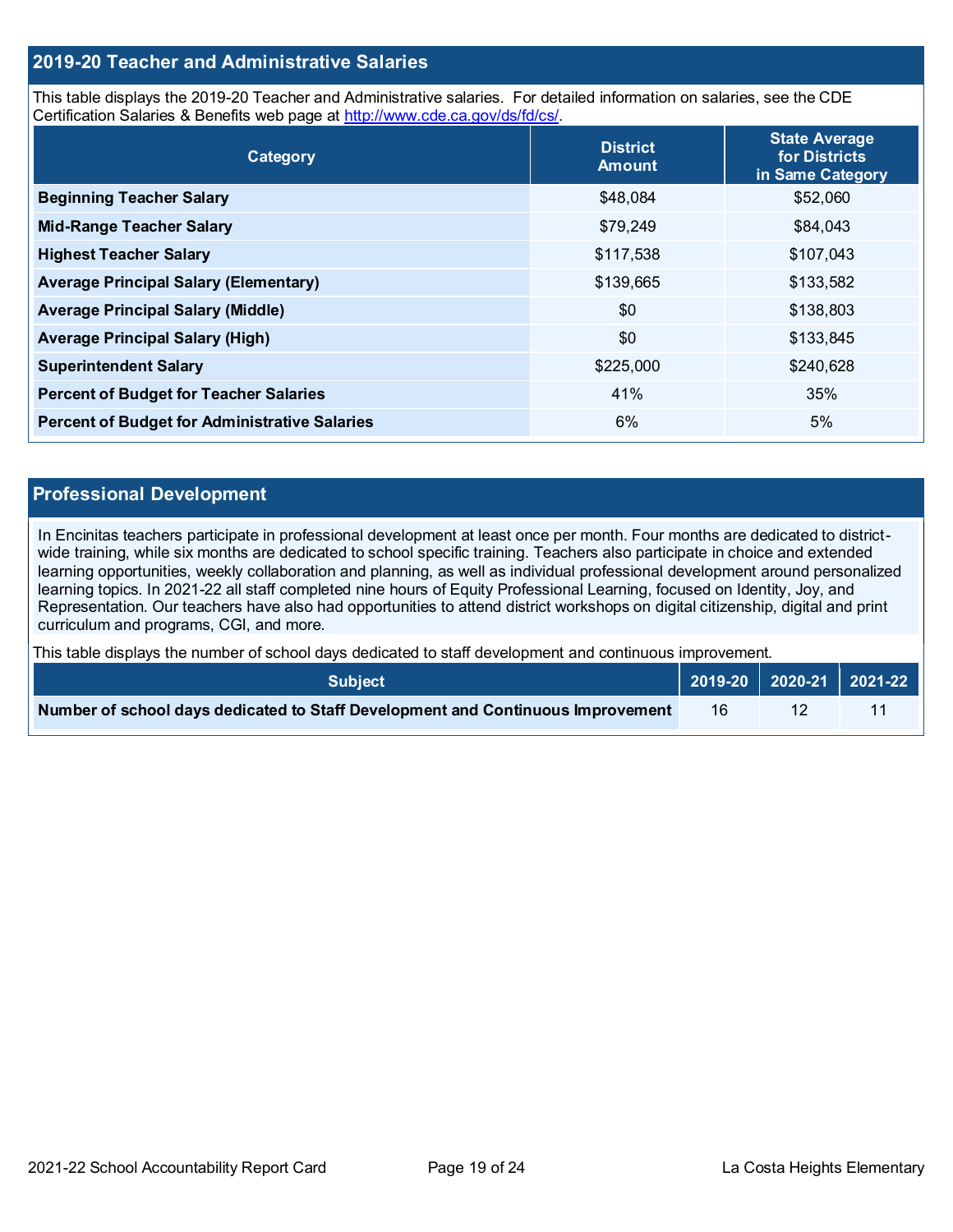# **Encinitas Union Elementary School District 2020-21 Local Accountability Report Card (LARC) Addendum**

## **Local Accountability Report Card (LARC) Addendum**

**2020-21 Local Accountability Report Card (LARC) Addendum Overview**



On July 14, 2021, the California State Board of Education (SBE) determined that the California Department of Education (CDE) will use the SARC as the mechanism to conduct a one-time data collection of the LEA-level aggregate test results of all school's local assessments administered during the 2020–2021 school year in order to meet the federal Every Students Succeeds Act (ESSA) reporting requirement for the Local Educational Agency Accountability Report Cards (LARCs).

Each local educational agency (LEA) is responsible for preparing and posting their annual LARC in accordance with the federal ESSA. As a courtesy, the CDE prepares and posts the LARCs on behalf of all LEAs.

Only for the 2020–2021 school year and the 2020–2021 LARCs, LEAs are required to report their aggregate local assessments test results at the LEA-level to the CDE by populating the tables below via the SARC. These data will be used to meet the LEAs' federal requirement for their LARCs. Note that it is the responsibility of the school and LEA to ensure that all student privacy and suppression rules are in place when reporting data in Tables 3 and 4 in the Addendum, as applicable.

The tables below are not part of the SBE approved 2020–2021 SARC template but rather are the mechanism by which these required data will be collected from LEAs.

For purposes of the LARC and the following tables, an LEA is defined as a school district, a county office of education, or a direct funded charter school.

| 2021-22 District Contact Information |                                                         |  |  |  |
|--------------------------------------|---------------------------------------------------------|--|--|--|
| <b>District Name</b>                 | <b>Encinitas Union Elementary School District</b>       |  |  |  |
| <b>Phone Number</b>                  | 760.944.4300                                            |  |  |  |
| Superintendent                       | Andrée Grey                                             |  |  |  |
| <b>Email Address</b>                 | Andrée.Grey@eusd.net                                    |  |  |  |
| <b>District Website Address</b>      | https://www.eusd.net/our-district/school-accountability |  |  |  |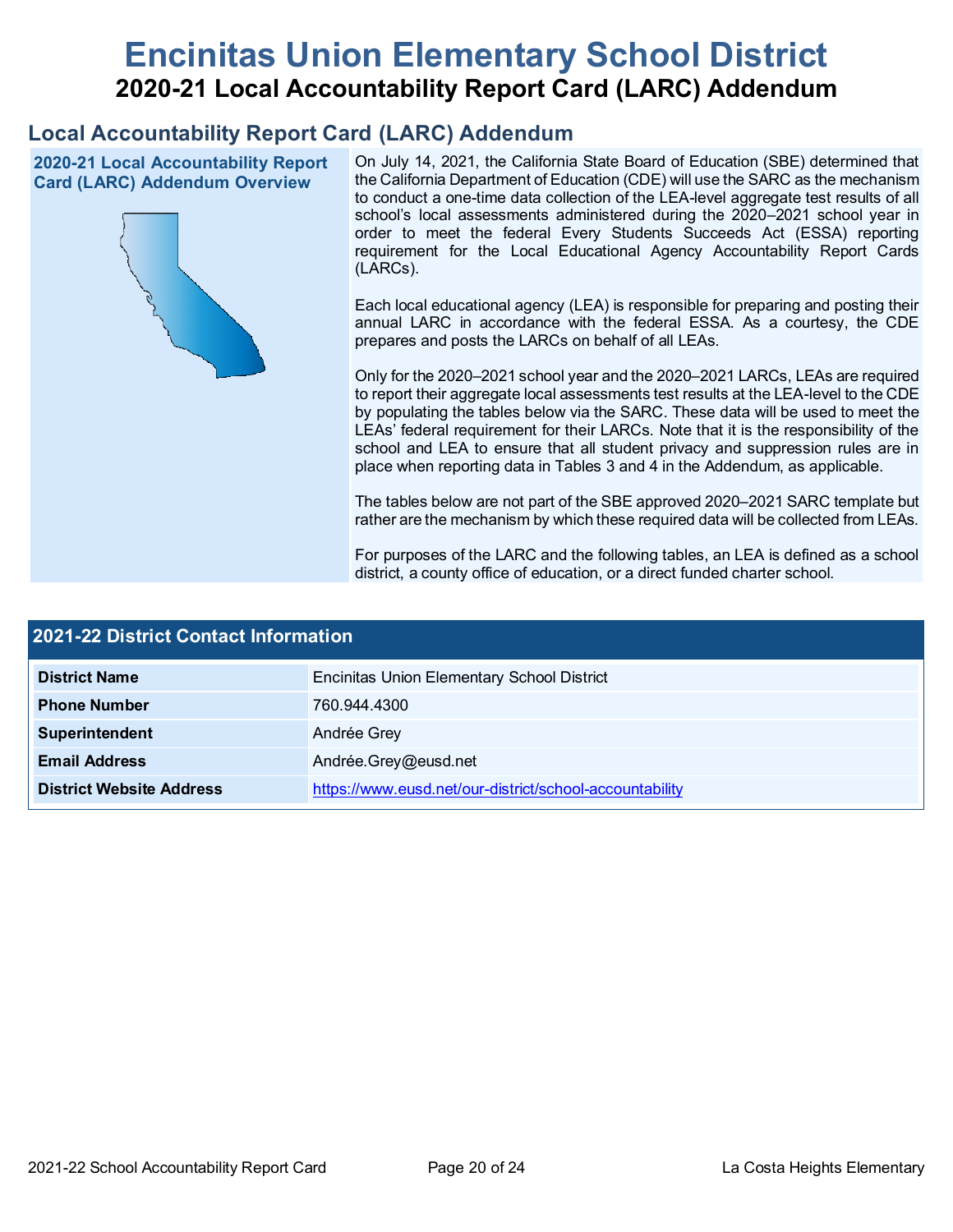## **2020-21 CAASPP Test Results in ELA by Student Group**

This table displays CAASPP test results in ELA by student group for students grades three through eight and grade eleven taking and completing a state-administered assessment. The CDE will populate this table for schools in cases where the school administered the CAASPP assessment. In cases where the school administered a local assessment instead of CAASPP, the CDE will populate this table with "NT" values, meaning this school did not test students using the CAASPP. See the local assessment(s) table for more information.

| <b>CAASPP</b><br><b>Student Groups</b>               | <b>CAASPP</b><br><b>Total</b><br><b>Enrollment</b> | <b>CAASPP</b><br><b>Number</b><br><b>Tested</b> | <b>CAASPP</b><br><b>Percent</b><br><b>Tested</b> | <b>CAASPP</b><br><b>Percent</b><br><b>Not Tested</b> | <b>CAASPP</b><br><b>Percent</b><br>Met or<br><b>Exceeded</b> |
|------------------------------------------------------|----------------------------------------------------|-------------------------------------------------|--------------------------------------------------|------------------------------------------------------|--------------------------------------------------------------|
| <b>All Students</b>                                  | 2938                                               | 1                                               | 0.03                                             | 99.97                                                | --                                                           |
| <b>Female</b>                                        | 1350                                               | $\mathbf 0$                                     | 0.00                                             | 100.00                                               | --                                                           |
| <b>Male</b>                                          | 1588                                               | 1                                               | 0.06                                             | 99.94                                                | $\qquad \qquad \blacksquare$                                 |
| American Indian or Alaska Native                     | 17                                                 | $\pmb{0}$                                       | $\qquad \qquad \blacksquare$                     | 100.00                                               | --                                                           |
| <b>Asian</b>                                         | 121                                                | 0                                               | 0.00                                             | 100.00                                               | --                                                           |
| <b>Black or African American</b>                     | 20                                                 | $\mathbf 0$                                     | 0.00                                             | 100.00                                               |                                                              |
| <b>Filipino</b>                                      | 25                                                 | $\mathbf 0$                                     | 0.00                                             | 100.00                                               |                                                              |
| <b>Hispanic or Latino</b>                            | 640                                                | $\mathbf 0$                                     | 0.00                                             | 100.00                                               | $\qquad \qquad \blacksquare$                                 |
| Native Hawaiian or Pacific Islander                  | --                                                 | --                                              | --                                               | --                                                   | --                                                           |
| <b>Two or More Races</b>                             | 148                                                | 0                                               | 0.00                                             | 100.00                                               | --                                                           |
| <b>White</b>                                         | 1962                                               | 1                                               | 0.05                                             | 99.95                                                |                                                              |
| <b>English Learners</b>                              | 263                                                | $\mathbf 0$                                     | 0.00                                             | 100.00                                               |                                                              |
| <b>Foster Youth</b>                                  | $\overline{\phantom{m}}$                           | $\hspace{0.05cm}$ $\hspace{0.05cm}$             | $\overline{\phantom{a}}$                         | $-$                                                  | --                                                           |
| <b>Homeless</b>                                      | 20                                                 | $\mathbf 0$                                     | 0.00                                             | 100.00                                               | --                                                           |
| <b>Military</b>                                      | 13                                                 | 0                                               | 0.00                                             | 100.00                                               | --                                                           |
| <b>Socioeconomically Disadvantaged</b>               | 508                                                | $\Omega$                                        | 0.00                                             | 100.00                                               | --                                                           |
| <b>Students Receiving Migrant Education Services</b> | --                                                 | --                                              |                                                  |                                                      |                                                              |
| <b>Students with Disabilities</b>                    | 511                                                | $\mathbf{1}$                                    | 0.20                                             | 99.80                                                | $\qquad \qquad \qquad \qquad$                                |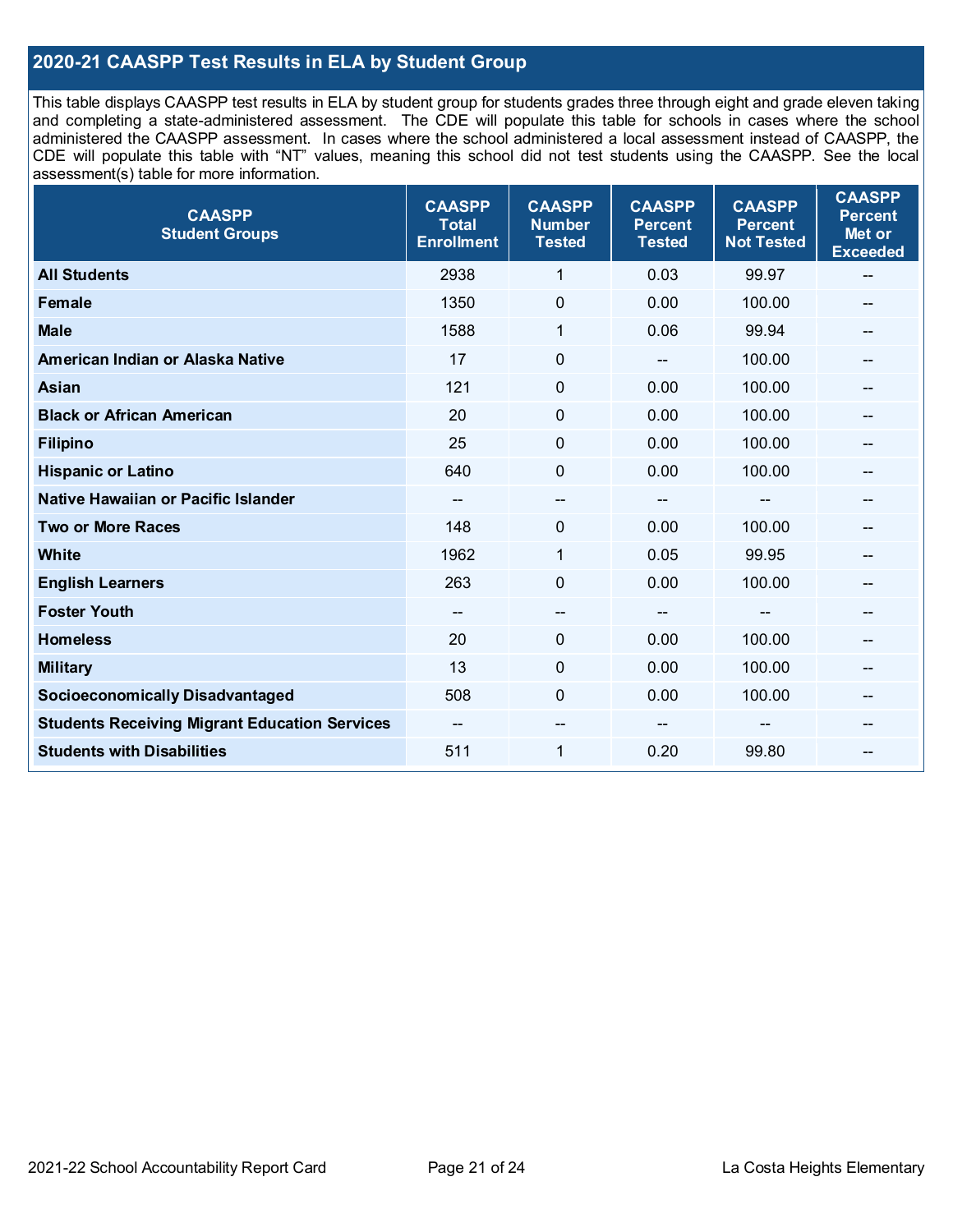## **2020-21 CAASPP Test Results in Math by Student Group**

This table displays CAASPP test results in Math by student group for students grades three through eight and grade eleven taking and completing a state-administered assessment. The CDE will populate this table for schools in cases where the school administered the CAASPP assessment. In cases where the school administered a local assessment instead of CAASPP, the CDE will populate this table with "NT" values, meaning this school did not test students using the CAASPP. See the local assessment(s) table for more information.

| <b>CAASPP</b><br><b>Student Groups</b>               | <b>CAASPP</b><br><b>Total</b><br><b>Enrollment</b> | <b>CAASPP</b><br><b>Number</b><br><b>Tested</b> | <b>CAASPP</b><br><b>Percent</b><br><b>Tested</b> | <b>CAASPP</b><br><b>Percent</b><br><b>Not Tested</b> | <b>CAASPP</b><br><b>Percent</b><br>Met or<br><b>Exceeded</b> |
|------------------------------------------------------|----------------------------------------------------|-------------------------------------------------|--------------------------------------------------|------------------------------------------------------|--------------------------------------------------------------|
| <b>All Students</b>                                  | 2938                                               | $\mathbf{1}$                                    | 0.03                                             | 99.97                                                | --                                                           |
| <b>Female</b>                                        | 1350                                               | $\mathbf 0$                                     | 0.00                                             | 100.00                                               |                                                              |
| <b>Male</b>                                          | 1588                                               | 1                                               | 0.06                                             | 99.94                                                | $\qquad \qquad \blacksquare$                                 |
| American Indian or Alaska Native                     | 17                                                 | $\pmb{0}$                                       | $\qquad \qquad \blacksquare$                     | 100.00                                               | --                                                           |
| <b>Asian</b>                                         | 121                                                | 0                                               | 0.00                                             | 100.00                                               |                                                              |
| <b>Black or African American</b>                     | 20                                                 | 0                                               | 0.00                                             | 100.00                                               | --                                                           |
| <b>Filipino</b>                                      | 25                                                 | 0                                               | 0.00                                             | 100.00                                               |                                                              |
| <b>Hispanic or Latino</b>                            | 640                                                | $\mathbf 0$                                     | 0.00                                             | 100.00                                               | --                                                           |
| Native Hawaiian or Pacific Islander                  | $\overline{\phantom{a}}$                           | --                                              | $\qquad \qquad \qquad \qquad$                    | --                                                   | --                                                           |
| <b>Two or More Races</b>                             | 148                                                | 0                                               | 0.00                                             | 100.00                                               |                                                              |
| <b>White</b>                                         | 1962                                               | 1                                               | 0.05                                             |                                                      | --                                                           |
| <b>English Learners</b>                              | 263                                                | $\mathbf 0$                                     | 0.00                                             | 100.00                                               |                                                              |
| <b>Foster Youth</b>                                  | $\overline{\phantom{a}}$                           | $- -$                                           | $\qquad \qquad \blacksquare$                     | $\overline{\phantom{a}}$                             | --                                                           |
| <b>Homeless</b>                                      | 20                                                 | $\mathbf 0$                                     | 0.00                                             | 100.00                                               | --                                                           |
| <b>Military</b>                                      | 13                                                 | $\pmb{0}$                                       | 0.00                                             | 100.00                                               | --                                                           |
| <b>Socioeconomically Disadvantaged</b>               | 508                                                | 0                                               | 0.00                                             | 100.00                                               | $\qquad \qquad \qquad \qquad$                                |
| <b>Students Receiving Migrant Education Services</b> | $\overline{\phantom{a}}$                           | --                                              |                                                  |                                                      | --                                                           |
| <b>Students with Disabilities</b>                    | 511                                                | 1                                               | 0.20                                             | 99.80                                                | --                                                           |

## **2020-21 Local Assessment Test Results in ELA by Student Group**

This table displays Local Assessment test results in ELA by student group for students grades three through eight and grade eleven. LEAs/schools will populate this table for schools in cases where the school administered a local assessment. In cases where the school administered the CAASPP assessment, LEAs/schools will populate this table with "N/A" values in all cells, meaning this table is Not Applicable for this school.

| <b>iReady</b><br><b>Student Groups</b> | <b>iReady</b><br><b>Total</b><br><b>Enrollment</b> | <b>iReady</b><br><b>Number</b><br><b>Tested</b> | <b>iReady</b><br><b>Percent</b><br><b>Tested</b> | <b>iReady</b><br><b>Percent</b><br><b>Not Tested</b> | <b>iReady</b><br><b>Percent</b><br>At or Above<br><b>Grade Level</b> |
|----------------------------------------|----------------------------------------------------|-------------------------------------------------|--------------------------------------------------|------------------------------------------------------|----------------------------------------------------------------------|
| <b>All Students</b>                    | 2929                                               | 2794                                            | 95.39                                            | 4.61                                                 | 74.91                                                                |
| Female                                 | 1349                                               | 1278                                            | 94.74                                            | 5.26                                                 | 78.25                                                                |
| <b>Male</b>                            | 1578                                               | 1516                                            | 96.07                                            | 3.93                                                 | 72.1                                                                 |
| American Indian or Alaska Native       | 17                                                 | 16                                              | 94.12                                            | 5.88                                                 | 62.5                                                                 |
| <b>Asian</b>                           | 122                                                | 117                                             | 95.9                                             | 4.1                                                  | 89.74                                                                |

2021-22 School Accountability Report Card **Page 22 of 24** Page 22 of 24 La Costa Heights Elementary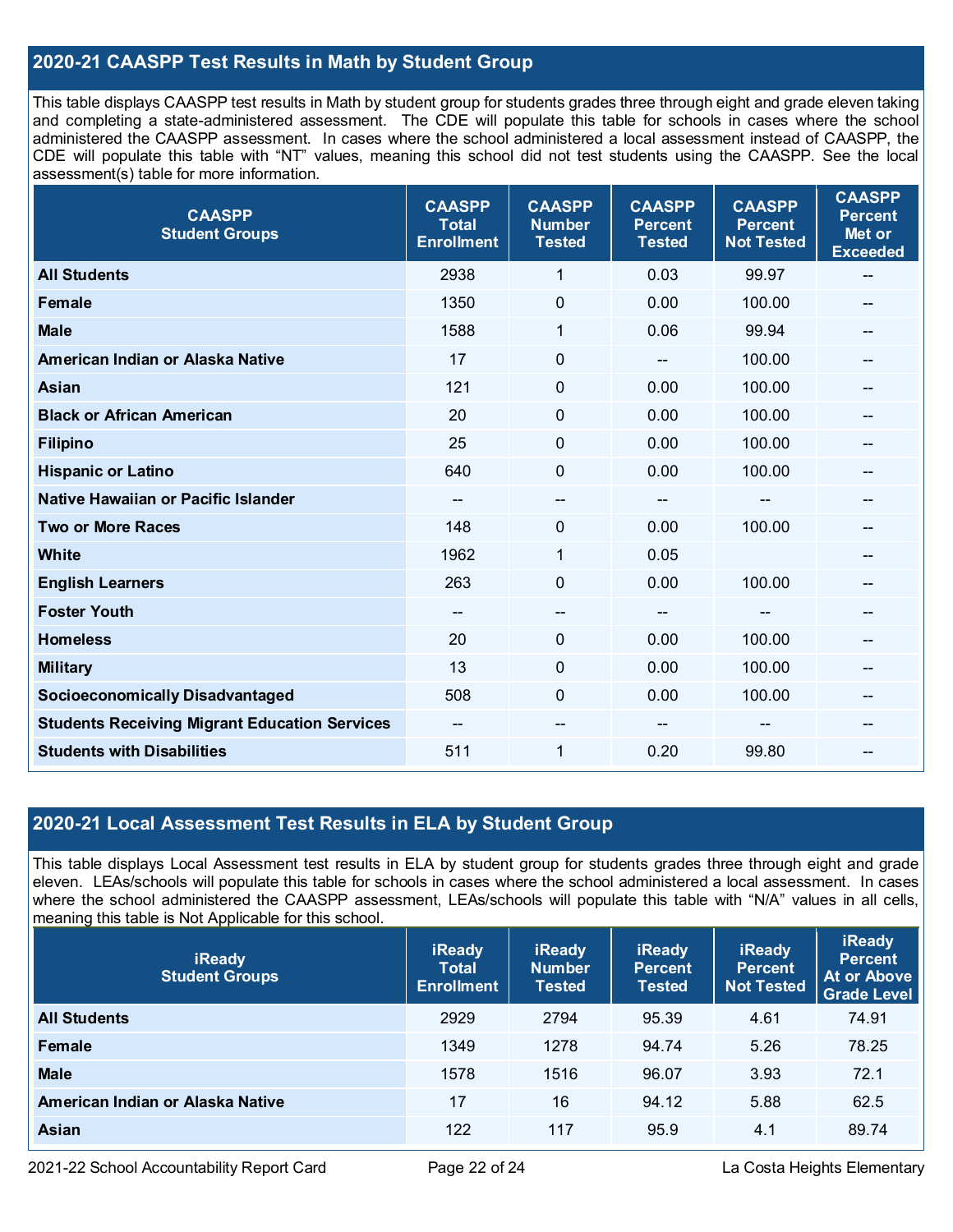| <b>Black or African American</b>                                                           | 20                                               | 18                                            | 90                                             | 10                                                 | 61.11                                                              |  |
|--------------------------------------------------------------------------------------------|--------------------------------------------------|-----------------------------------------------|------------------------------------------------|----------------------------------------------------|--------------------------------------------------------------------|--|
| <b>Filipino</b>                                                                            | 26                                               | 23                                            | 88.46                                          | 11.54                                              | 69.57                                                              |  |
| <b>Hispanic or Latino</b>                                                                  | 638                                              | 609                                           | 95.45                                          | 4.55                                               | 52.38                                                              |  |
| Native Hawaiian or Pacific Islander                                                        | 5                                                | $\overline{4}$                                | --                                             | --                                                 | --                                                                 |  |
| <b>Two or More Races</b>                                                                   | 129                                              | 121                                           | 93.8                                           | 6.2                                                | 81.82                                                              |  |
| White                                                                                      | 1954                                             | 1872                                          | 95.8                                           | 4.2                                                | 81.04                                                              |  |
| <b>English Learners</b>                                                                    | 250                                              | 233                                           | 93.2                                           | 6.8                                                | 16.74                                                              |  |
| <b>Homeless</b>                                                                            | 7                                                | 6                                             | --                                             | $-$                                                |                                                                    |  |
| <b>Socioeconomically Disadvantaged</b>                                                     | 382                                              | 354                                           | 92.67                                          | 7.33                                               | 41.81                                                              |  |
| <b>Students Receiving Migrant Education Services</b>                                       | 8                                                | $\overline{7}$                                |                                                | $\qquad \qquad -$                                  | --                                                                 |  |
| <b>Students with Disabilities</b>                                                          | 570                                              | 525                                           | 92.11                                          | 7.89                                               | 47.81                                                              |  |
| <b>STAR</b><br><b>Student Groups</b>                                                       | <b>STAR</b><br><b>Total</b><br><b>Enrollment</b> | <b>STAR</b><br><b>Number</b><br><b>Tested</b> | <b>STAR</b><br><b>Percent</b><br><b>Tested</b> | <b>STAR</b><br><b>Percent</b><br><b>Not Tested</b> | <b>STAR</b><br><b>Percent</b><br>At or Above<br><b>Grade Level</b> |  |
| <b>All Students</b>                                                                        | 2929                                             | 3                                             |                                                |                                                    |                                                                    |  |
| <b>Male</b>                                                                                | 1578                                             | $\mathbf{1}$                                  |                                                | $\qquad \qquad -$                                  | --                                                                 |  |
| <b>Hispanic or Latino</b>                                                                  | 638                                              | $\mathbf{1}$                                  |                                                | $-$                                                | --                                                                 |  |
| <b>Students with Disabilities</b>                                                          | 570                                              | 1                                             | $\qquad \qquad -$                              | $- -$                                              | --                                                                 |  |
| *At or above the grade-level standard in the context of the local assessment administered. |                                                  |                                               |                                                |                                                    |                                                                    |  |

# **2020-21 Local Assessment Test Results in Math by Student Group**

This table displays Local Assessment test results in Math by student group for students grades three through eight and grade eleven. LEAs/schools will populate this table for schools in cases where the school administered a local assessment. In cases where the school administered the CAASPP assessment, LEAs/schools will populate this table with "N/A" values in all cells, meaning this table is Not Applicable for this school.

| <b>iReady</b><br><b>Student Groups</b> | <b>iReady</b><br><b>Total</b><br><b>Enrollment</b> | <b>iReady</b><br><b>Number</b><br><b>Tested</b> | <b>iReady</b><br><b>Percent</b><br><b>Tested</b> | <b>iReady</b><br><b>Percent</b><br><b>Not Tested</b> | <b>iReady</b><br><b>Percent</b><br><b>At or Above</b><br><b>Grade Level</b> |
|----------------------------------------|----------------------------------------------------|-------------------------------------------------|--------------------------------------------------|------------------------------------------------------|-----------------------------------------------------------------------------|
| <b>All Students</b>                    | 2929                                               | 2812                                            | 96.01                                            | 3.99                                                 | 58.78                                                                       |
| Female                                 | 1349                                               | 1285                                            | 95.26                                            | 4.74                                                 | 54.94                                                                       |
| <b>Male</b>                            | 1578                                               | 1527                                            | 96.77                                            | 3.23                                                 | 62.02                                                                       |
| American Indian or Alaska Native       | 17                                                 | 17                                              | 100                                              |                                                      | 35.29                                                                       |
| Asian                                  | 122                                                | 118                                             | 96.72                                            | 3.28                                                 | 77.97                                                                       |
| <b>Black or African American</b>       | 20                                                 | 18                                              | 90                                               | 10 <sup>°</sup>                                      | 38.89                                                                       |
| <b>Filipino</b>                        | 26                                                 | 23                                              | 88.46                                            | 11.54                                                | 56.52                                                                       |
| <b>Hispanic or Latino</b>              | 638                                                | 622                                             | 97.49                                            | 2.51                                                 | 34.08                                                                       |
| Native Hawaiian or Pacific Islander    | 5                                                  | $\overline{4}$                                  | $\overline{\phantom{m}}$                         | --                                                   | --                                                                          |
| <b>Two or More Races</b>               | 129                                                | 123                                             | 95.35                                            | 4.65                                                 | 68.29                                                                       |
| <b>White</b>                           | 1954                                               | 1872                                            | 95.8                                             | 4.2                                                  | 65.49                                                                       |
| <b>English Learners</b>                | 250                                                | 239                                             | 95.6                                             | 4.4                                                  | 12.13                                                                       |
| <b>Homeless</b>                        | 7                                                  | 6                                               |                                                  | --                                                   | $\qquad \qquad \qquad -$                                                    |